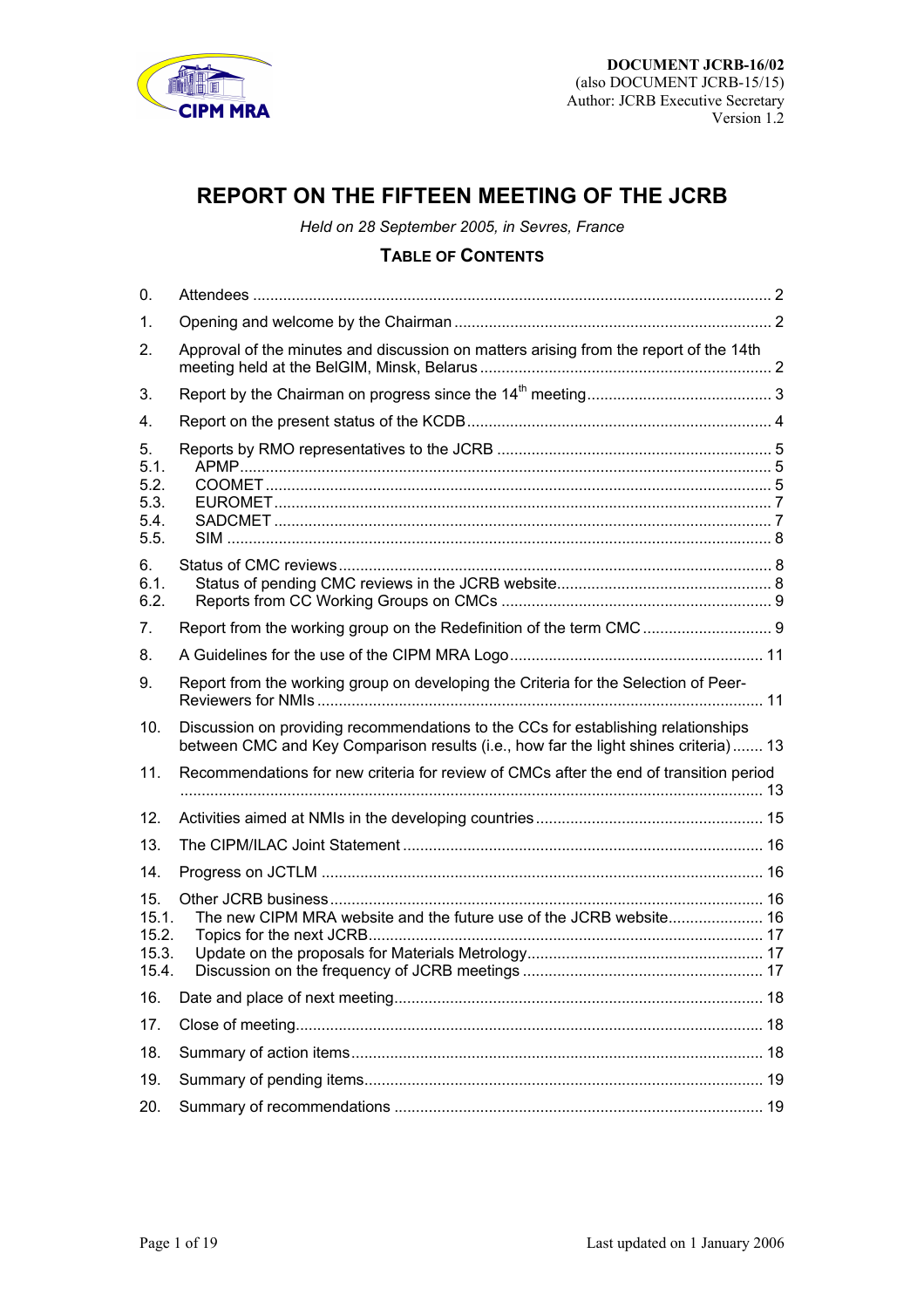### <span id="page-1-0"></span>**1. Attendees**

# **Back to Table of Contents**

| Dr Sergey Korostin  (Alternate Representative) COOMET |
|-------------------------------------------------------|
|                                                       |
|                                                       |
| Dr Mukayi Musarurwa (Representative) SADCMET          |
|                                                       |
|                                                       |
|                                                       |
|                                                       |
|                                                       |
|                                                       |
|                                                       |

# **0. Openi[ng and welcome by](mailto:awallard@bipm.org) the Chairman**

### **Back to Table of Contents**

The Chairman, Prof. Andrew Wallard, welcomed all to the meeting and made a short statement on safety at the **BIPM** which included evacuation instructions. Following the opening statements of the Chairman, the attendees introduced them[selves.](#page-0-0) 

# **0. Approval of the minutes and discussion on matters arising from the report of the 14th meeting h[eld at](https://www.bipm.org/en/bipm/) the BelGIM, Minsk, Belarus**

### **Back to Table of Contents**

The Chairman requested approval of the **JCRB 14/12** – the minutes from the 14<sup>th</sup> JCRB *meeting*. Prof. Mussio requested that for future meetings, a list of recommendations attained during the meeting be included in the minutes. The Chairman a[greed to the request and](#page-0-0)  proceeded to describe the new website, which is to appear as part of the BIPM website, dedicated to the CIPM MRA  $-$  this area th[at will provide](https://www.bipm.org/cc/JCRB/Restricted/14/JCRB14.pdf) the most up-to-date information on the implementation of the CIPM MRA.

### *Recommen[dation 15/ 1](https://www.bipm.org/en/cipm-mra/) JCRB Recommendations are to be clearly listed in the minutes of all future JCRB meetings.*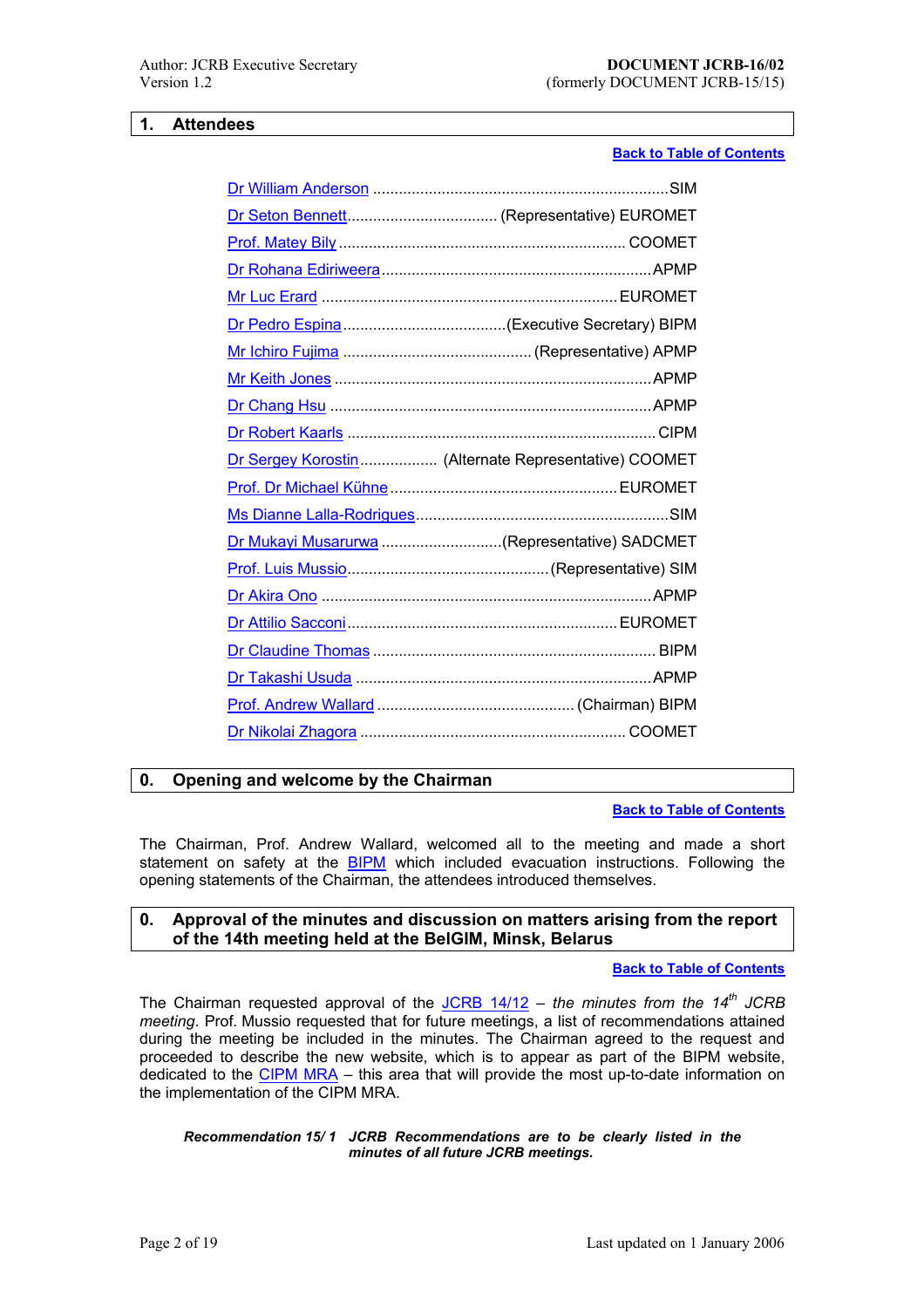<span id="page-2-0"></span>Following, the Chairman clarified the roles of the **JCRB** and the CIPM in matters related to the CIPM MRA. He explained that JCRB is a body that is coordinating the activities among the RMOs in establishing confidence for the recognition of calibration and measurement certificates and makes policy suggestions on the operation of the CIPM MRA while the CIPM is the body that decides on the policy in these re[gards.](https://www.bipm.org/en/committees/jc/jcrb/)

Next, the Chairman reviewed the action items rising from the  $14<sup>th</sup>$  JCRB meeting. Prof. Kühne requested that the entries in the KCDB state the day of approval and/or latest r[eview.](https://www.bipm.org/en/committees/cipm/)  Dr Thomas explained that the CMCs do show the date of the approval in the KCDB however, they do not show the day of last review. Dr Thomas went on to say that the information could be added if it is provided to the KCDB Office. She suggested that that information could be provided in additional comment col[umns w](http://kcdb.bipm.org/)hich could be added on the right-hand side of the CMCs tables.

Dr Bennett highlighted a typo in Action 14/6 where the number of the document should read JCRB-14/06(3).

#### *[Action](https://www1.bipm.org/JCRBCMCs/ListOfMet.jsp) 15/1 The Executive Secretary is to correct the minutes of the JCRB 14 to reflect the correct number of the document in Action 14/6 to be JCRB-14/06(3) and repost them in all appropriate sections of the JCRB website.*

The Chairman asked the JCRB to consider the question of re-designation of national laboratories for purposes of the CIPM MRA. He said that the original designation date is clear, as the designating laboratory informs the Director of the BIPM of the designation action. However, the Chairman wondered if there should be a fixed term for the re-notification of designation to the BIPM. Dr Kaarls said that he did not find a need for the re-designation as he thinks it is the responsibility of the designating authority to inform the BIPM of changes in its CIPM MRA national representation. The Chairman spoke of a case where problems had arisen because the CIPM MRA signatory did not inform the BIPM of a change in the status of a designated laboratory in its country. Prof. Mussio suggested that a re-notification every 5-years should take care of any such problem. The JCRB in May 2006 should take a decision on this and recommend a suitable interval to the CIPM for approval.

#### *Pending 15/ 1 Decision on re-designation of national laboratories for purposes of the CIPM MRA: (a) no requirement of re-designation; (b) redesignation every 5-years.*

Dr Sacconi asked if a comment made by Prof. Kühne on page 12 of the minutes needs to be changed in order to reflect the fact that the end of the CIPM MRA transition period for chemical metrology is December 31, 2005. Prof. Kühne said that the minutes are correct but EUROMET wants the introduction of a note stating the December 31, 2005 deadline.

#### *Action 15/2 The Executive Secretary is to introduce a note onto the minutes of the JCRB 14 to reflect the fact that the end of the CIPM MRA transition period for chemical metrology is December 31, 2005.*

Dr Usuda pointed that the CIPM MRA logo which appears in page 13 is not the selected one.

#### *Action 15/3 The Executive Secretary is to change the CIPM MRA logo which appears in the minutes of the JCRB 14 by the correct one.*

# **0. Report by the Chairman on progress since the 14th meeting**

**Back to Table of Contents**

The Chairman provided a report to the JCRB on progress since its  $14<sup>th</sup>$  meeting  $-$ JCRB-15/03.

Prof. Mussio asked for clarification of the Terms of Reference (ToR) of the JCRB  $-$  does the JCRB creates (i) guidelines or (ii) policy on the implementation of the CIPM MRA. Prof. Kühne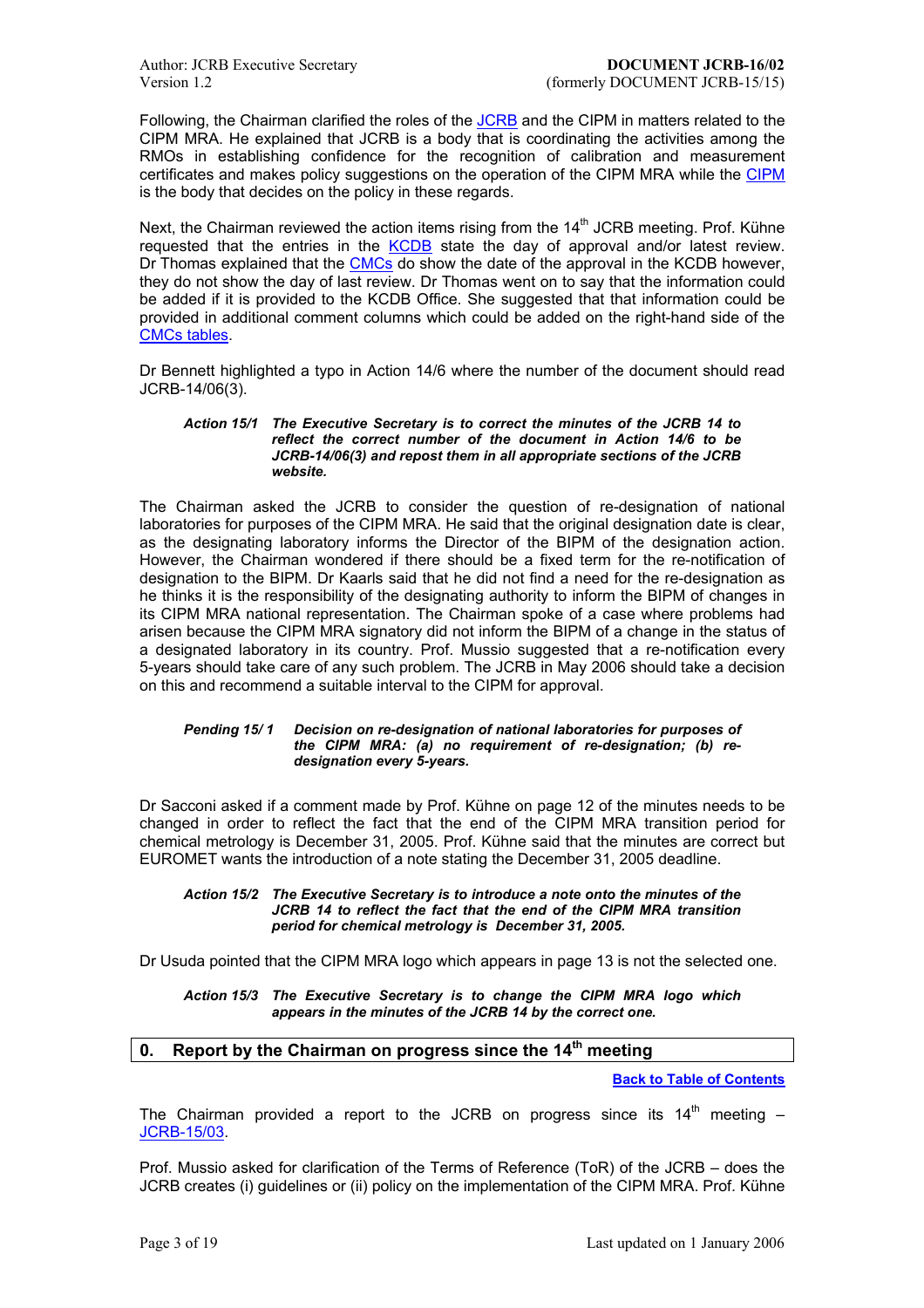<span id="page-3-0"></span>asserted that nothing that the JCRB concludes is final as those decisions have to be ratified by the RMOsí General Assemblies. Dr Kaarls said that although final decision rest with the CIPM, it is best if the JCRB works by consensus among the Regional Metrology Organizations (RMOs). Prof. Kühne suggested that ratification of JCRB recommendations by the CIPM might delay time sensitive policy from being implemented. The Chairman asked if the committee thought that the ratification process could be *fast-tracked* (not to exceed one or two months). Prof. Kühne also pointed out that the lack of uniformity in the approach between the RMO Tech[nical C](https://www.bipm.org/en/practical_info/useful_links/rmo.html)ommittees might interfere with the approval process. Mr Jones thought that a one month consultation period might be too short if the consent of a wide audience is sought. Prof. Bily thought that as long as the policy proposed by the JCRB is not in conflict with existing RMO policy, a one-month consultation period might be adequate.

Dr Bennett alerted the group to the fact that there might be delays due to the ratification by the CIPM. He suggested that such decisions be made ready prior to September so they can be presented to the CIPM during their annual October meeting. The Chairman restated that he thought that the ratification by the CIPM can be fast-tracked and perhaps email might serve as a useful tool in this process. Dr Kaarls pointed out that typically the CIPM approves those items suggested by the JCRB and that they only pay more attention to items that have led to dispute among the RMOs.

Prof. Kühne summarized by saying – "the JCRB makes recommendations; the CIPM approves them<sup>"</sup>. The Chairman read aloud the ToR of the JCRB and pointed out that any recommendation needs the approval of the RMOs and/or of the CIPM. Dr Sacconi wondered if a distinction needs to be made between those items that are policy matters and those items that are considered operational matters only. The Chairman replied that policy matters need approval from the CIPM; operational matters not [necessarily need s](https://www.bipm.org/utils/common/documents/jcrb/terms_of_reference.pdf)uch approval.

*Recommendation 15/ 2 As per the Terms of Reference of the JCRB, the JCRB makes recommendations on the implementation of the CIPM MRA. Those recommendations need to be approved by the RMOs and/or the CIPM prior to becoming policy.*

*Recommendation 15/ 3 The Chairman will make every attempt to fast-track the approval of JCRB recommendations by the CIPM. Likewise, and concurrently with the above, the RMO representatives to the JCRB will make every attempt to fast-track the approval of JCRB recommendations by their RMO General Assemblies. If possible, these approval consultation processes will be done using email.* 

# **0. Report on the present status of the KCDB**

**Back to Table of Contents**

Dr Thomas provided a report on the status of the KCDB – JCRB-15/04.

Prof. Mussio asked which CMCs have been reinstated since t[he removal decision by the](#page-0-0) JCRB on the spring of 2005. Dr Thomas replied that none had been reinstated as of that time. The Chairman said that once those National [Metrolo](http://kcdb.bipm.org/)g[y Institutes \(N](https://www.bipm.org/cc/JCRB/Restricted/15/15.04.KCDB.2.pdf)MIs) and Designated Institutes (DIs) are in compliance with the Quality System (QS) requirements of the CIPM MRA, they need to notify their respective RMOs, who will then notify the other RMOs, the KCDB Manager, and the JCRB Chair, prior to reinstatement.

Dr McLaren reported on the situation at INMS NRC Canada (CA) and said that the institute is committed to the full implementation of it QS within 2006. He explained that the delays have been the result of NRC seeking third-party accreditation  $-$  a process never before performed at the Canadian NMI. Mr Jones praised the Canadian effort and said that such example has helped bolster APMP's confidence on th[e SIM QS re](http://inms-ienm.nrc-cnrc.gc.ca/)view pro[cess](https://www.bipm.org/en/convention/member_states/ca/).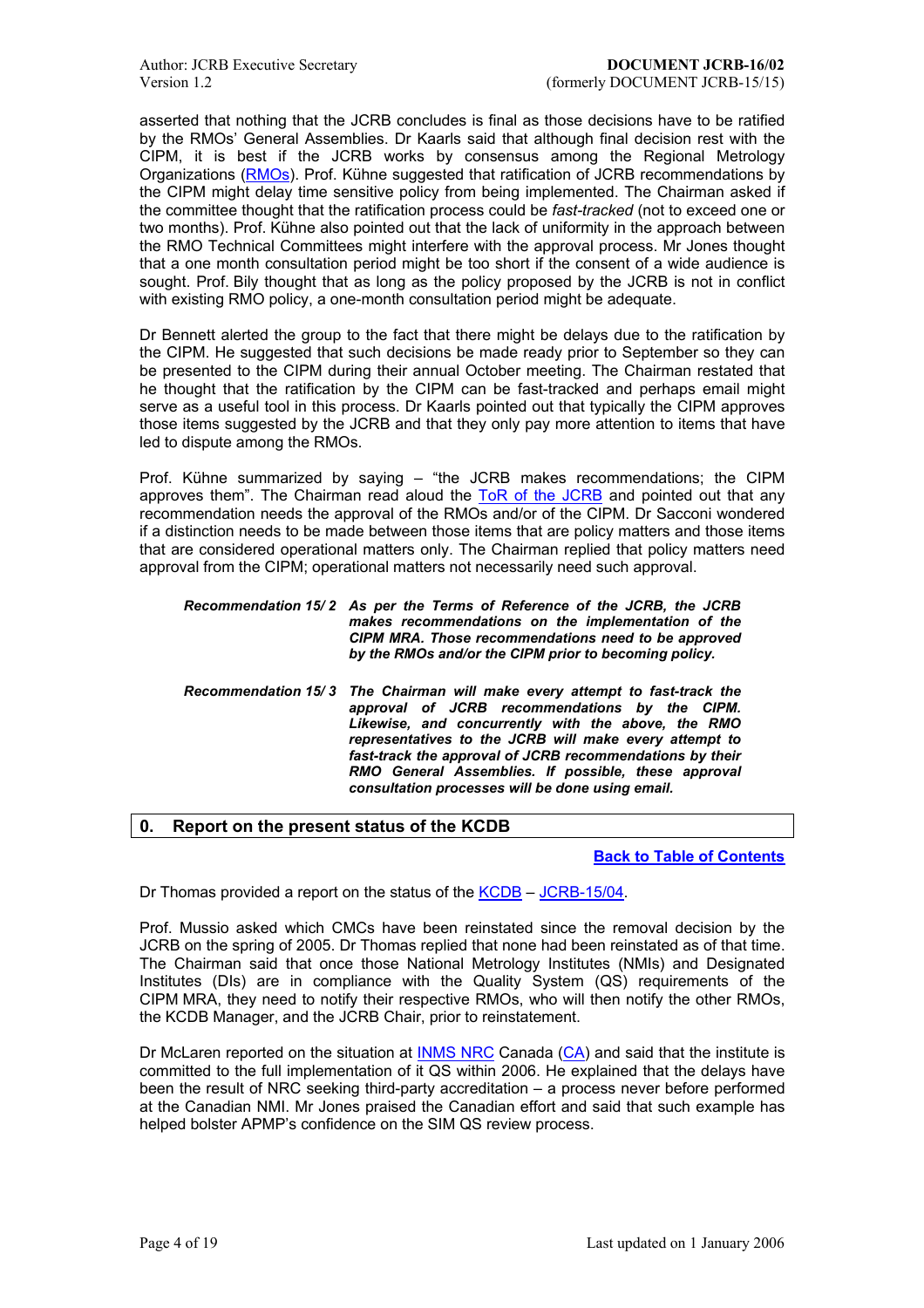<span id="page-4-0"></span>The Chairman requested more information on the status in Argentina  $(AR)$ , Chile  $(CL)$ , and Mexico (MX). Prof. Mussio said that many of the QS supporting those withdrawn CMCs would be reviewed during the next SIM Quality Forum to take place in two weeks time.

# **0. Reports by RMO representatives to the JCRB**

### **Back to Table of Contents**

The Chairman took the opportunity to announce to the committee the signing of the CIPM MRA by two new Associates of the CGPM: Kazakhstan  $(KC)$  and Croatia  $(HR)$ . Moldova is expected to sign up to the CIPM MRA by the end of 2005[.](#page-0-0) 

### **0.1. APMP**

**[Back](https://www.bipm.org/jsp/en/ViewCountryDetails.jsp?ISO_CODE=KZ) to Table of Con[tent](https://www.bipm.org/jsp/en/ViewCountryDetails.jsp?ISO_CODE=HR)s**

Dr Usuda provided a report on the status of activities in  $APMP - JCRB-15/05.1$ .

At the conclusion of his presentation, Dr Usuda announced that his t[erm as APMP Secretariat](#page-0-0)  had expired and asked for the support of the committee for his successor, Dr Ichiro Fujima. He also requested that both his and Dr Fujima's emails [be incl](http://www.apmpweb.org/)ud[ed in the JCRB](https://www.bipm.org/cc/JCRB/Restricted/15/15.05.1.APMP.1.pdf) mailing list.

#### *Action 15/4 The Executive Secretary is to update the JCRB mailing list to reflect changes in APMPís representation and is to maintain Dr Usuda in the mailing list.*

Mr Jones mentioned that the CMC withdrawal process had been a difficult one but that he was confident that APMP was in a good condition.

The Chairman reminded all RMOs that he expects a letter of designation announcing any new such inclusions into the DI portfolio of any country. The Chairman also took the opportunity to thank Dr Usuda for all his contributions to the JCRB during his tenure as APMP Secretariat.

#### *Action 15/5 All RMO Representative are to assure that letters of designation are received by the Director of the BIPM for Designated Laboratories in their region.*

### **0.1. COOMET**

**Back to Table of Contents**

Dr Korostin provided a report on the status of activities in COOMET – JCRB-15/05.2.

At the end of his presentation, Dr Korostin suggested that the JCR[B should only meet once](#page-0-0)  per year. The Chairman said that it was preferable if the frequency of meetings is reconsidered at each meeting, but he thought that the [May 2006 m](http://www.coomet.org/)[eeting should r](https://www.bipm.org/cc/JCRB/Restricted/15/15.05.2.COOMET.2.pdf)emain as scheduled. Dr Korostin said that he would revise the COOMET TC chairs list and send it to the Executive Secretary.

#### *Recommendation 15/ 4 The frequency of JCRB meetings is to be reconsidered at each meeting.*

#### *Action 15/6 Dr Korostin is to send updated list of COOMET TC chairs to the Executive Secretary.*

Prof. Mussio asked if the items for consideration by COOMET's quality forum will deal with new CMCs or if COOMETís quality forum intended to review already approved quality systems. Prof. Bily explained that the items scheduled for consideration by the COOMET's quality forum will deal with already approved quality systems. He explained that COOMETís initial approval was based on an oral presentation but they will conduct peer reviews to increase confidence in their initial assessment. The Chairman asked what would happen if the peer reviews were to find a problem  $-$  are the CMCs attached to that area to be withdrawn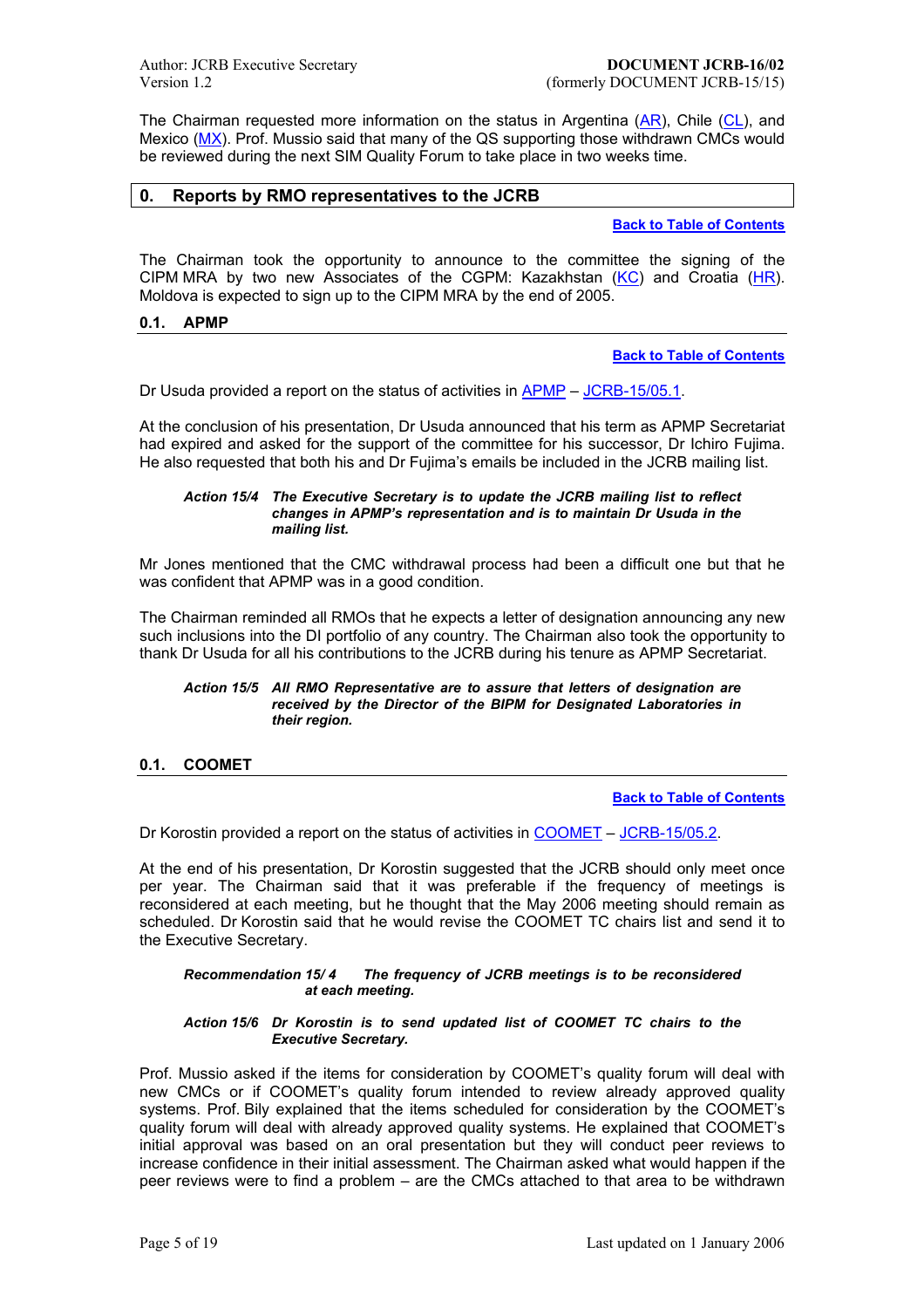from the KCDB? Prof. Bily replied that if the magnitude of the nonconformities is significant then, yes  $-$  the CMCs are to be withdrawn, but otherwise the more appropriate course of action would be to go ahead and work to bring them into compliance as soon as possible.

The Executive Secretary, Dr Pedro Espina, inquired if the peer reviews are to cover an entire institute or particular programs within an institute. Prof. Bily replied that the reviews are planned to be of an entire institute unless the director of that institute request otherwise. Dr Kaarls asked from where did the peer reviewers come from, and Prof. Bily explained that they come from everywhere in the World per the choice of the institute hosting them. Mr Jones pointed out that the description provided by Prof. Bily highlights the differences between the QS review processes in the various RMOs. Prof. Bily stated that the reviews are meant to sample of the readiness of the institute and that they do not cover in detail the entire institute.

Prof. Bily presented a report on the status of the quality system related activities in COOMET  $-JCRB-15/05.2.QF.$ 

At the conclusion of his presentation, Prof. Bily commented that the Directors of NMIs undergoing assessments are welcoming the peer visits as they provide much information h[elpful for future im](https://www.bipm.org/cc/JCRB/Restricted/15/15.05.2.COOMET-QF.1.pdf)provements. The Chairman commented that the JCRB wants to have assurance of the validity of the quality systems in laboratories with CMCs in the KCDB; the Chairman expressed discomfort with the notion that now on-site peer reviews with all its consequences take place after a recent quality system approval by the RMO. Prof. Bily assured the committee that the initial evaluation was done based on oral presentations and that those justified the validity of the quality systems in those institutes.

Prof. Mussio asked if the NMIs that will be reviewed in future peer-visits already have CMCs in the KCDB. Prof. Bily responded by saying that those NMIs which were not ready for oral presentations prior to the end of the transition period are now ready for peer visits. Prof. Bily also said that there was a change of name in one of Ukraineís NMI and perhaps that was leading to some confusion. Dr Korostin listed the Ukrainian institutes participating in the CIPM MRA.

| <b>Former Name</b>                                                           | <b>Former</b><br>acronym | <b>Current name</b>                                                                                                  | <b>Current short-name</b>    | Web                      |
|------------------------------------------------------------------------------|--------------------------|----------------------------------------------------------------------------------------------------------------------|------------------------------|--------------------------|
|                                                                              |                          | State Committee of<br>the Ukraine for<br>technical regulation<br>and consumer<br>policy                              | Gospotrebstandart of Ukraine | www.dssu.gov.ua          |
| <b>Kharkiv State</b><br>Scientific and<br>Research Institute<br>of Metrology | <b>KSSRIM</b>            | <b>National Scientific</b><br>Centre "Institute of<br>metrology"                                                     | NSC IM                       | www.metrology.kharkov.ua |
|                                                                              |                          | State Enterprise<br>"Scientific and<br>Research Institute<br>for Metrology of<br>Measurement and<br>Control Systems" | DPNDI "Systema"              | www.dndi-systema.lviv.ua |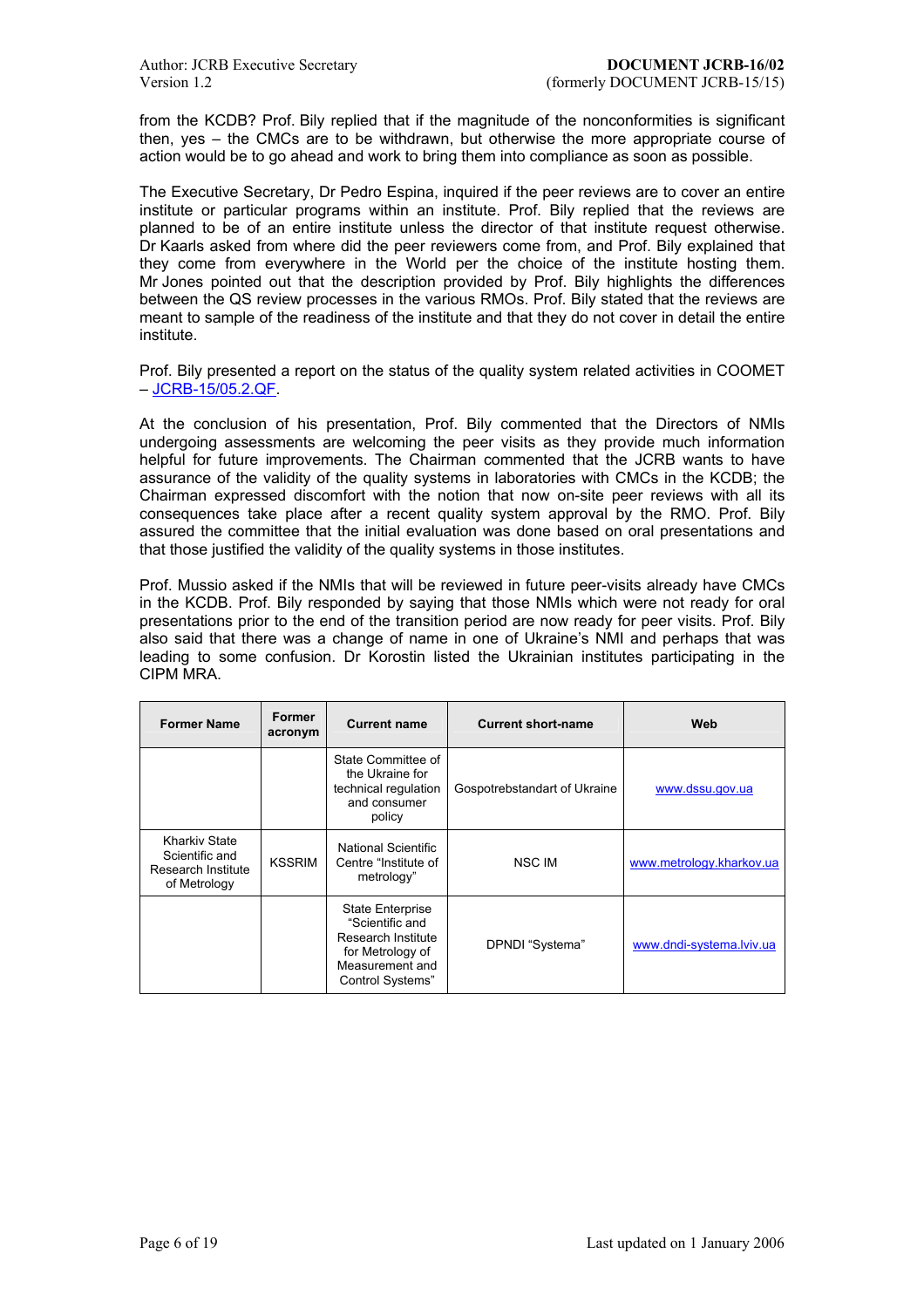<span id="page-6-0"></span>

| Ivano-Frankovsk<br>State Center for<br><b>Production Center</b><br>of Standardization.<br>Metrology and<br>Certification | IF<br><b>SCSMS</b> | <b>State Enterprise</b><br>"Ivano-Frankovsk<br>regional scientific<br>and production<br>center of<br>standardization.<br>metrology and<br>certification"                    | Ivano-<br>Farnkovskstandardmetrologia |                    |
|--------------------------------------------------------------------------------------------------------------------------|--------------------|-----------------------------------------------------------------------------------------------------------------------------------------------------------------------------|---------------------------------------|--------------------|
| Ukrainian Scientific<br>& Production<br>Center of<br>Standardizatio.<br>Metrology and<br>Certification                   | UkrCSM             | <b>State Enterprise</b><br>"All-Ukrainian state<br>scientific and<br>production center of<br>standardization.<br>metrology,<br>certification and<br>consumer<br>protection" | Ukrmetrteststandard                   | www.ukrcsm.kiev.ua |

Mr Jones said that APMP is concerned over the time taken for COOMET to gain confidence in the quality systems of its institutes. Mr Jones then asked what was going to be done if an institute failed a peer review audit – will COOMET change the original oral review procedure to ensure that future oral evaluations are more inline with the results expected from peer reviews. Prof. Bily responded that if there are substantial nonconformities found during a peer review, which cannot be fixed in a reasonable amount of time, then COOMET would withdraw the CMCs of that institute from the KCDB. The Chairman asked what would happen if the peer review team found deficiencies in the uncertainty budgets – would the scope of the claims be revised accordingly.

Dr Kaarls praised the COOMET on-site peer review approach to the evaluation of quality systems and suggested that it might serve as an example to other regions. Prof. Bily concluded by praising the other RMOs which, by virtue of their withdrawal of CMCs have shown the rigor of their quality system evaluation.

# **0.1. EUROMET**

**Back to Table of Contents**

Drs Bennett and Sacconi provided a report on the status of activities in EUROMET  $-$ JCRB-15/05.3.

The presentation did not generate significant comments.

### **[0.1. SADCM](https://www.bipm.org/cc/JCRB/Restricted/15/15.05.3.EUROMET.0.pdf)ET**

**Back to Table of Contents**

Dr Musarurwa provided a report on the status of activities in SADCMET  $-$  JCRB-15/05.4.

At the end of the presentation, the Chairman thanked Dr Musarurw[a for providing the names](#page-0-0) of the technical reviewers used in the evaluation of the quality systems in the region. The Chairman also expressed concern that the SADCMET web-based dat[abase might n](https://www.bipm.org/cc/JCRB/Restricted/15/15.05.4.SADCMET.1.pdf)ot be equivalent to the KCDB and thus lead to misinformation and confusion. He recommended that the SADCMET database be linked to the KCDB so that both of them contain the same data. Prof. Kühne said that he supports the availability of only one database worldwide to avoid problems arising from dissimilar information. Dr Kaarls went further by saying that the endusers might not understand the differences between the various databases and this can undermine the CIPM MRA. Prof. Mussio related the SIM experience with its database and told the committee that in his opinion the work required to maintain multiple databases makes this approach impractical  $-$  that is why, SIM is advising to all its members to become Associates of the CGPM and sign the CIPM MRA. Prof. Jones said that APMP is also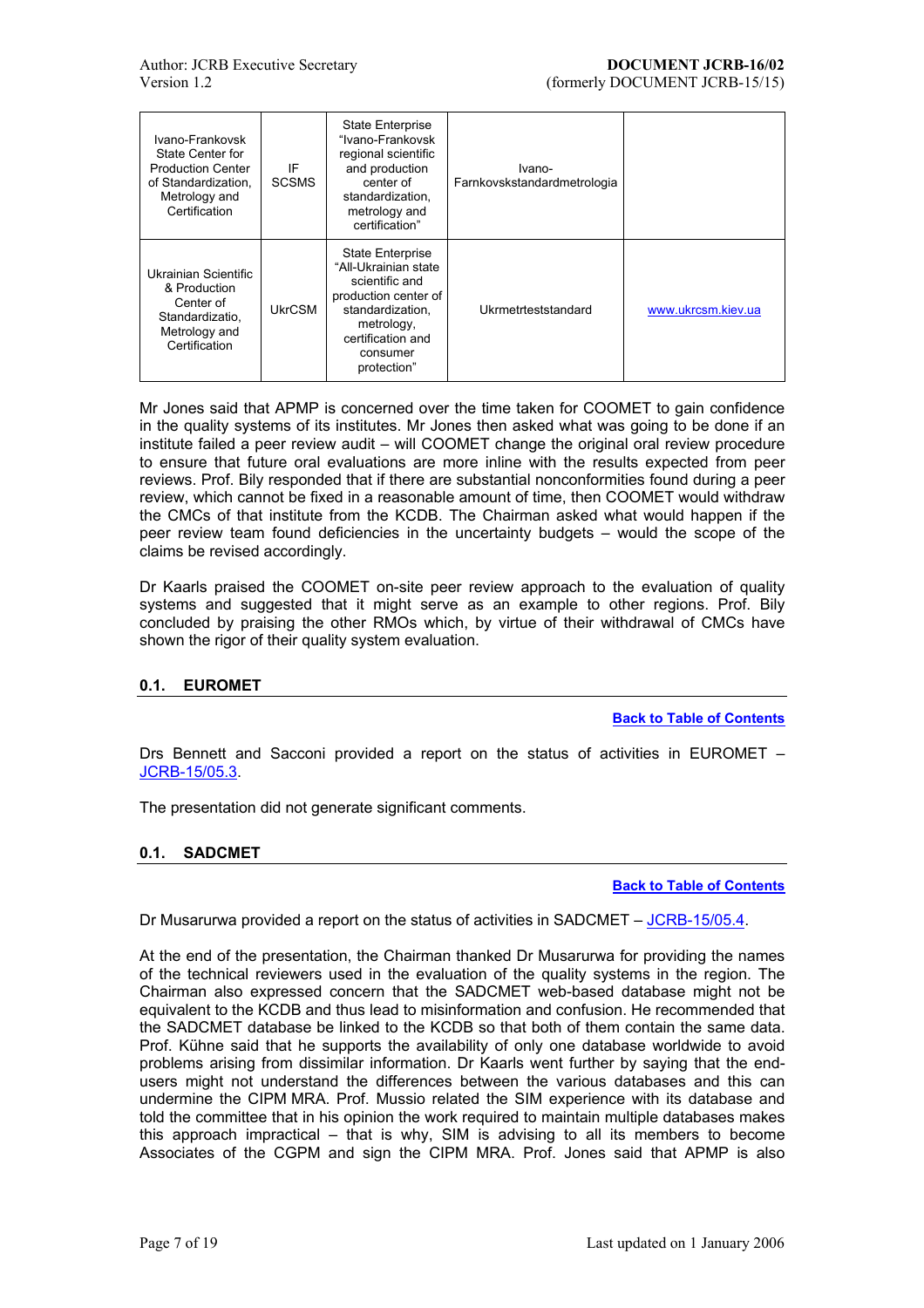<span id="page-7-0"></span>encouraging all its members to become Associates of the CGPM at the earliest possible opportunity.

The Chairman went on to say that the availability of multiple databases is also a big concern because of the adverse implications that it might have for regulators, ILAC, ISO, and the like. He said that the CIPM MRA structure should be as inclusive as possible to avoid the need for other databases. Dr Zhagora asserted that the KCDB might be the only database but that the regions might see the need to provide a translation of the material for local purposes. Dr Thomas pointed out that one of the many benefits of the KCDB is that all its information is obtained via a unique URL which remains invariant in perpetuity thus enabling the easy citation of its content by external applications.

Prof. Mussio pointed out that one of the problems with the KCDB is its large size. Dr Korostin agreed with this comment and said that the KCDB is in need of multiple language options and of more powerful tools for mining data  $-$  something that COOMET is trying to fix via its database. Dr Kaarls said that the different languages and the more powerful mining tools available in the COOMET database are not the problem, rather it is the implications that its existence might have in the eyes of others. Dr Korostin said that currently, only the data included in the KCDB is included in the COOMET database and this data is updated once a month to keep the consistency between the two databases. Dr Zhagora said that one of the intentions of SADCMET with the creation of its own regional database was to use it as a planning and coordination tool. Dr McLaren said that he saw the usefulness of such a tool for planning and coordination efforts in SIM. Dr Thomas suggested that one way of having multi databases which enable their use for regional needs, and yet not harm the CIPM MRA in the eyes of regulators, is for the regional databases to have access restricted via passwords.

The Chair promised to create a paper in this topic for consideration at the next JCRB.

#### *Action 15/7 The Chairman is to draft a paper on the pros and cons associated with the use of regional databases to aid local efforts and how their existence might lower the confidence of regulators on the CIPM MRA.*

### **0.1. SIM**

**Back to Table of Contents**

Prof. Mussio provided a report on the status of activities in  $SIM - JCRB-15/05.5$ .

At the end of the presentation the Executive Secretary mentioned t[hat the emails of some of](#page-0-0)  the SIM Technical Chairs were not working and gave some examples. Prof. Mussio promised that he would look into it asserting that some of th[e email addr](https://www.bipm.org/cc/JCRB/Restricted/15/15.05.5.SIM.0.pdf)ess that the Executive Secretary was using might not be up to date. Once again, the Chairman requested that the new names of Technical Chairs and their contact information in all regions be sent to the Executive Secretary.

*Action 15/8 The RMO JCRB Representatives are to work with the JCRB Executive Secretary to assure that the most up to date information is available on all the Technical Chairs of Working Groups in the regions.* 

### **0. Status of CMC reviews**

**Back to Table of Contents**

### **0.1. Status of pending CMC reviews in the JCRB website**

The Executive Secretary provided a summary of pending CMC re[views in all regions using](#page-0-0)  the following Microsoft Excel file  $-$  JCRB 15/06.1. The Executive Secretary said that the process of Fast-Tracking CMC reviews is becoming more popular, reducing, in many instances, the time required for review to a few weeks or even days. No abnormalities with the CMC review processes were reported.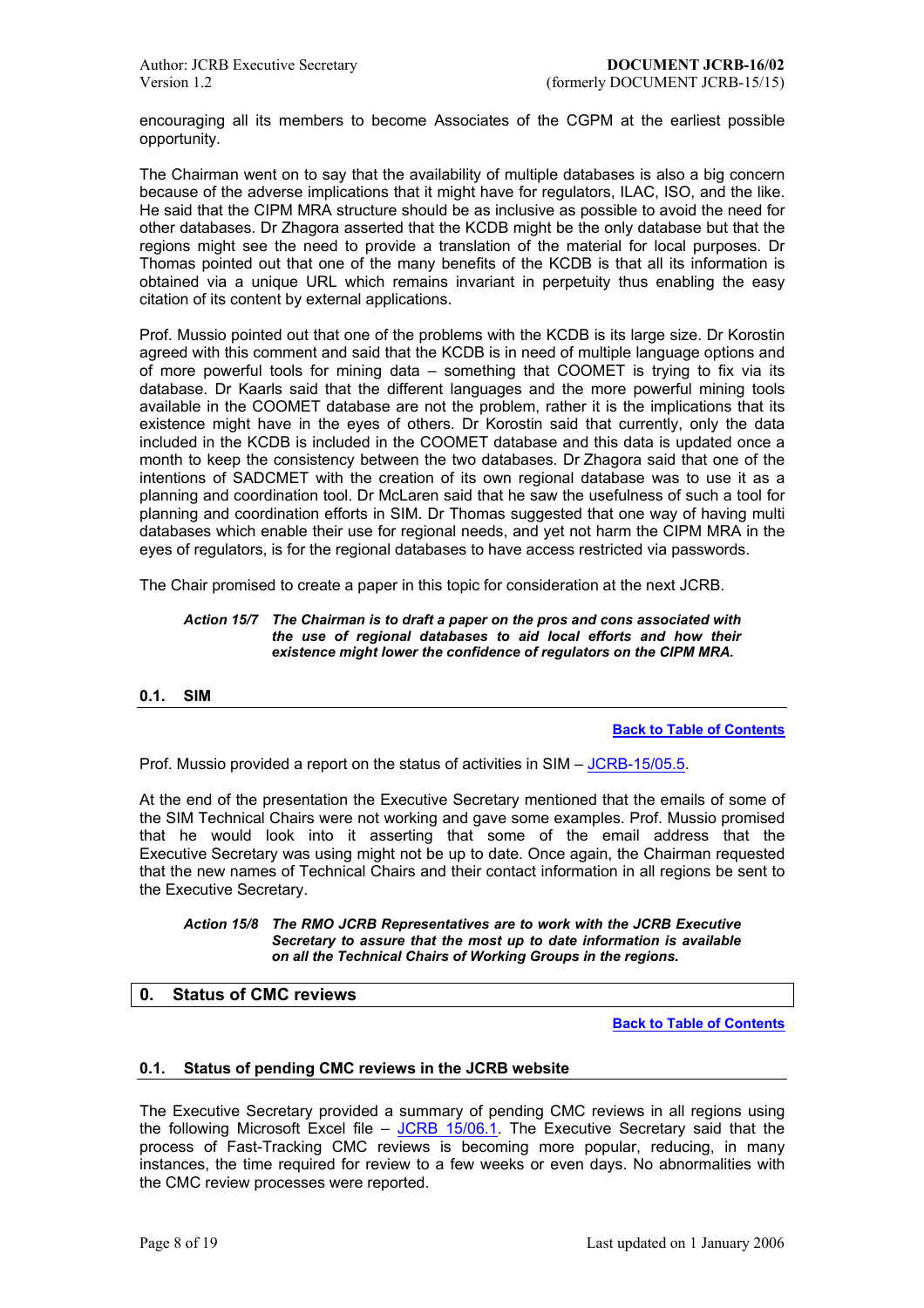# <span id="page-8-0"></span>**0.1. Reports from CC Working Groups on CMCs**

# **Back to Table of Contents**

| <b>Report</b>            | <b>CC Working Group</b> | <b>Author</b>            |
|--------------------------|-------------------------|--------------------------|
| <b>JCRB-15/06.2.CCEM</b> | <b>CCEM-WGRMO</b>       | <b>Giancarlo Marullo</b> |
| <b>JCRB-15/06.2.CCL</b>  | <b>CCL-WGDM</b>         | <b>Nick Brown</b>        |
| <b>JCRB-15/06.2.CCM</b>  | <b>CCM-WGCMC</b>        | <b>Chris Sutton</b>      |
| <b>JCRB-15/06.2.CCQM</b> | <b>CCQM-KCWG</b>        | <b>Jim McLaren</b>       |
| <b>JCRB-15/06.2.CCT</b>  | CCT-WG8                 | <b>Greg Strouse</b>      |

The following reports were included in the agenda without comments.

# **0. Report [from the working g](https://www.bipm.org/cc/JCRB/Restricted/15/15.06.2.CCQM-KCWG.1.pdf)roup [on the Redef](https://www.bipm.org/wg/CCQM/KCWG/Restricted/welcome.jsp)inition [of the term](mailto:Jim.McLaren@nrc-cnrc.gc.ca) CMC**

**[Back to Ta](mailto:gregory.strouse@nist.gov)ble of Contents**

Prof. Kühne tabled and summarized document JCRB-15/07, and Mr Jones tabled and summarized JCRB-15/07.APMP.

After their presentations, Mr Jones asked the committee what defi[ciencies were present in](#page-0-0) document JCRB-8/18 that this working group was [seeking to r](https://www.bipm.org/cc/JCRB/Restricted/15/15.07.CMC_Redefinition.1.doc)emediate. Prof. Kühne noted that in his [opinion there are n](https://www.bipm.org/cc/JCRB/Restricted/15/15.07.CMC_Redefinition_APMP_Position.1.pdf)o problems with the definition of CMC as it appears in JCRB-8/18, but rather the working group was seeking to clarify the CMC definition for the benefit of people outside the CIPM MRA metrology community. Prof. Kühne went on to say that the n[ew CIPM-ILA](https://www.bipm.org/utils/common/documents/jcrb/definitions.pdf)C agreement states that every CMC in the KCDB shall be accepted at face value by assessors and those assessors need to have a clear understanding of what is being offered in the KCDB. He said that in the area of Electricity and Magnetism the PTB CMC entries in the KCDB identically match the entries in the service catalogue of PTB. Dr Sacconi agreed with Prof. Kühne and said that a new definition is not under consideration but rather an expansion of the current definition. The Chairman inquired from the committee if the ultimate goal of the working group was to have the definition in JCRB-8/18 stand but provide a paragraph of clarification. At this point Dr Ono made a formal presentation on the subject with the help of a small Microsoft PowerPoint presentation: JCRB-15/07.APMP.2.

The Chairman had a concern with the right-hand-side of one of the diagrams in Dr Ono's presentation which suggested that no NMI calibration should be provided outside of the scope of the CIPM MRA. The Chairman explained that a few NMIs wo[uld like to be able to](https://www.bipm.org/cc/JCRB/Restricted/15/15.07.APMP.2.Ono_Reply_to_CMC_Redefinition.1.ppt) offer special calibrations  $-$  of higher quality  $-$  outside of the scope of the CIPM MRA. According to the Chairman, many of such high-end calibrations are used for research and development and not in support of trade which is the main purpose of those calibrations performed within the scope of the CIPM MRA. Dr Kaarls reminded the committee that originally the CIPM MRA was crafted at the request of accreditors who needed a clear and concise way to show the traceability of measurements to the  $SI -$  something that is essential to trade agreements. Dr Kaarls went on to say that during the  $9<sup>th</sup>$  JCRB, the committee had decided that the CMCs included in the KCDB should be as inclusive as possible thus covering the vast majority of the calibration services provided by NMIs. The Chairman argued that the proposed clarification of the term CMC is precisely aimed at avoiding any confusion thus helping accreditors. Dr Kaarls agreed that, for these purposes, the proposed clarification is better than the statement in JCRB-08/18 and that if the JCRB-08/18 definition is not clear it might render the CIMP MRA less useful to those for whom it was originally intended. Prof. Kühne found the same slide in Dr Onoís presentation also confusing and asserted that the definition should be as simple and clear as possible with: (a) CIPM MRA sanctioned calibrations being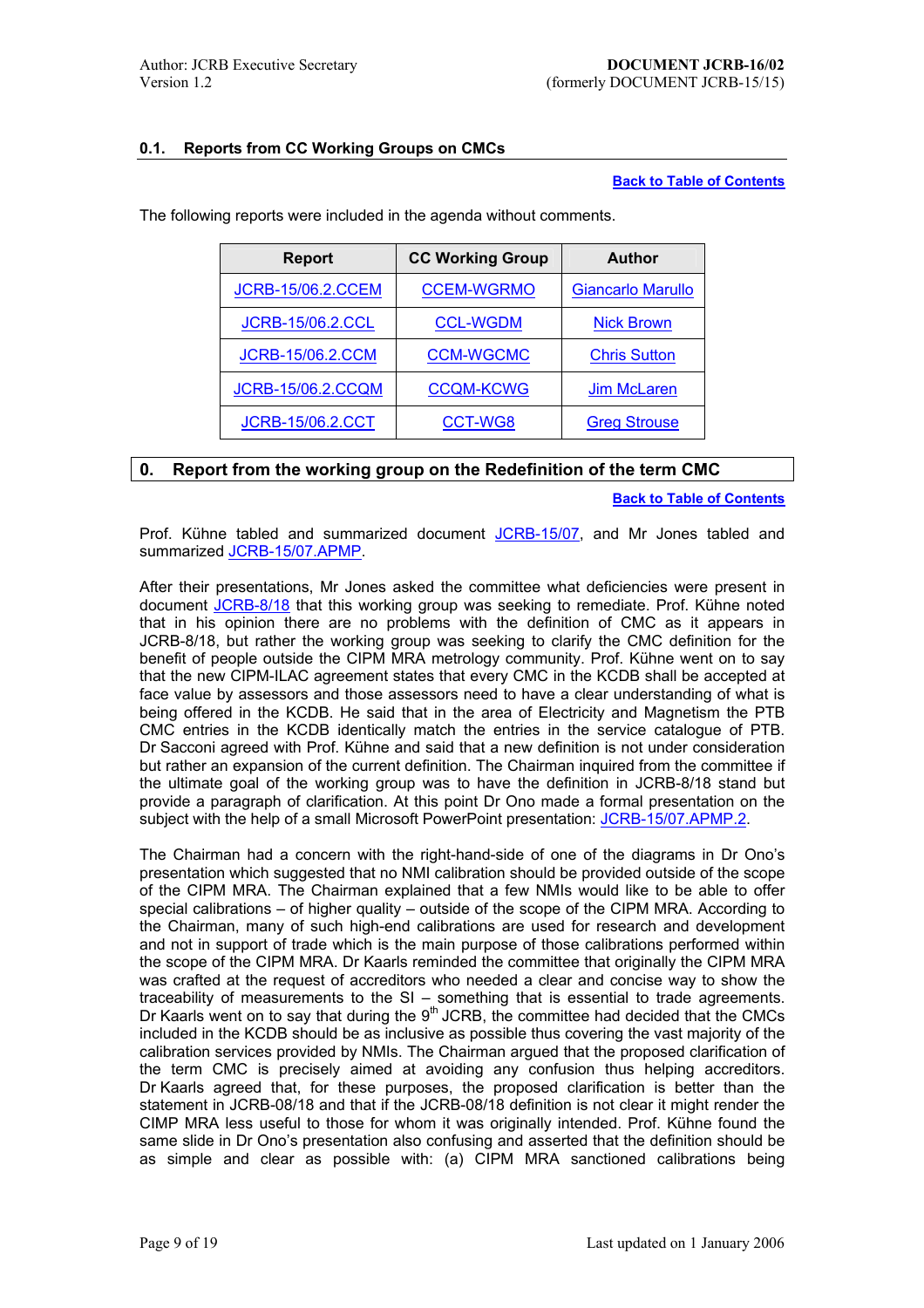internationally recognized, or (b) calibrations not sanctioned by the MRA not being internationally recognized.

Prof. Mussio spoke of matters addressed during the  $9<sup>th</sup>$  JCRB and reminded the committee that a survey had showed that there are very few NMI calibrations performed outside the scope of the CIPM MRA. He said that the proposed new CMC definition was meant to be shorter and reminded the committee that ILAC and the CIPM need a common definition to avoid confusing the accreditors. Dr Kaarls asserted that ILAC could not practically change the definition of the term BMC as this term is too widely used worldwide among the accreditation community. But he went on to say that he believes that there is no problem with the definition in JCRB-08/18 plus the proposed clarification.

Dr Bennett asserted that there are some problems with the definition as stated in JCRB-08/18 and said that the EUROMET Technical Chairs support the clarification proposed by Prof. Kühne. Dr Bennett then asked the representatives of APMP why in their view the proposed clarification would require a change in the CMCs already contained in the KCDB. Mr Jones responded that the CMCs in the KCDB were crafted in accordance to the definition in JCRB-08/18 and if some of the review criteria were dropped from the definition, the CMCs might change. Mr Jones then counter asked why some of the elements in JCRB-08/18 now appeared to be irrelevant.

Prof. Bily asserted that the committee should not consider measurements outside the scope of the MRA – especially within EUROMET as the CIPM MRA provisions are essential to the compliance with European Commission  $(EC)$  directives. Dr Bennett said that the EC is now reviewing some of their directives and they have invited a paper from EUROMET on the tools that can be used to support and improve metrology in Europe  $-$  the CIPM MRA is clearly one such tool. The Chairman said that the committee was considering a clarification of JCRB-08/18 because of the need to acc[omm](http://europa.eu.int/comm/index_en.htm)odate calibrations performed within and outside the CIPM MRA scope. Prof. Mussio made the point that a CMC is a CMC even if it is not peer reviewed.

Mr Jones reasserted that APMP wishes to minimize the delivery of calibrations outside the scope of the CIPM MRA which may have the potential to reduce trust in the international system of metrology. He added that APMP would not agree to an abandonment of the definition contained in JCRB-08/18. Dr Kaarls said that we were not considering the abandonment of JCRB-08/18, but currently there are situations in which this definition, by itself, is problematic. Dr Kaarls went on to say that even in APMP, there was no complete transparency as there were some accredited laboratories claiming uncertainties lower than those claimed by their local NMIs in their CMCs. Mr Jones said that the local accreditation bodies in the region take advice from APMP and that APMP is working to deliver the best system possible in the region.

Prof. Mussio tried to bring the discussion to closure by asking if the committee still wished to consider a change to the CMC definition in JCRB-08/18. The Chairman suggested that JCRB-08/18 be complemented by a short statement of clarification. Dr Thomas asserted that a short definition of the term CMC is needed by the users of the KCDB. The chair moved to propose a new CMC definition. Prof. Kühne reasserted that the CMC definition contained in JCRB-08/18 is too complicated to be useful to accreditors. The Chairman then suggested that the BIPM write a new paper which would clearly state when the definition contained in  $JCRB-08/18$  is to be used and when the new short statement might be more appropriate  $-$  the committee was pleased by the suggestion.

Dr Sacconi said that it was most important to have a clear and unanimous understanding among the members of the committee. Dr Korostin asked for the paper to be drafted as soon as possible for the sake of the users of the KCDB. The Chairman said that the paper will be provided to the RMOs and the CIPM soon and he encouraged the committee to reach consensus by the next meeting in April 2006.

#### *Recommendation 15/ 5 The CMC definition that appears in JCRB-08/18 is to be supplemented by a paper to be crafted by the BIPM,*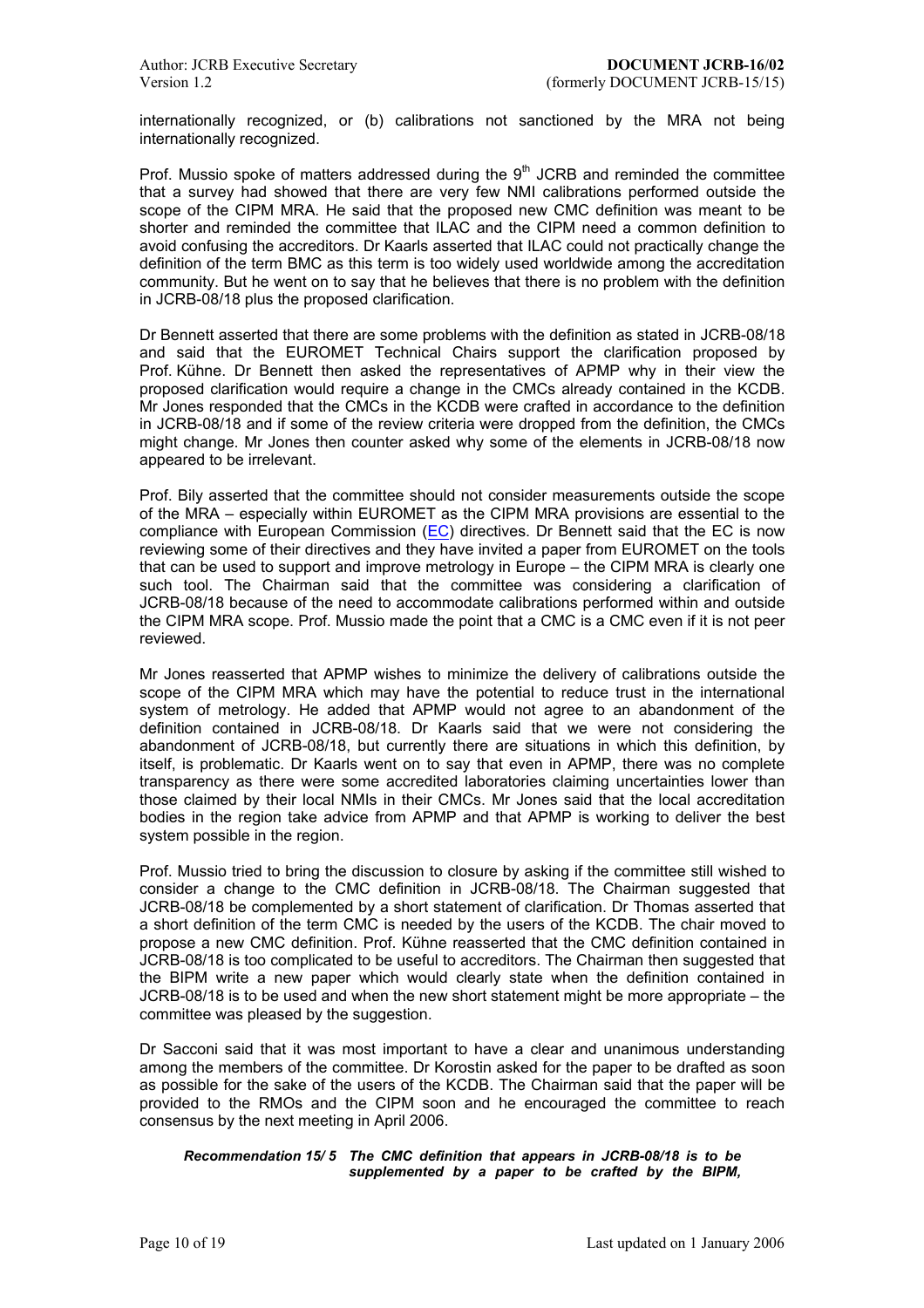*reviewed by the RMOs, and approved by the CIPM. The purpose of this supplement is to clarify the current definition for the benefit of accreditors.* 

<span id="page-10-0"></span>*Action 15/9 The BIPM is produce a paper to supplement the definition of the term CMC that appears on JCRB-08/18 and forward it to the RMOs and CIPM for consideration prior to the 16th meeting of the JCRB.* 

# **0. A Guidelines for the use of the CIPM MRA Logo**

**Back to Table of Contents**

The committee discussed a draft version of a guide to the use of the CIPM MRA logo. That document does not appear in the collection of meeting docume[nts as its inclusion was](#page-0-0)  considered to be premature.

The Chairman explained that the BIPM sought legal advice on the use of the CIPM MRA logo and there are legal implications, in regard to the protection of the logo, which were not considered when it was originally approved. The Chairman said that he will bring this matter to the attention of the CIPM at their next meeting. It is expected that the usage of the logo will be controlled through the BIPM website, where a list of users might be kept and a NMI identifier number might be issued. The Chairman explained that the CMC service identifier number couldn't be use because not all CMCs in the KCDB make use of such number.

Dr Bennett said that it was urgent to have such guidelines available as soon as possible and asked if the CIPM MRA Logo is to replace the CIPM MRA statement that appears in JCRB-8/Cal\_Cert\_Statement, and which has been in use by some NMIs for some time now. The Chairman answered that that was not the intention as the logo is meant to be complementary with the CIPM MRA Statement. Prof. Mussio inquired if the RMOs and NMIs need permission to make use of the logo in their marketing material (brochures, etc.). The [Chairman said that In fact th](https://www.bipm.org/utils/common/documents/jcrb/certificate_statement.pdf)ey needed to contact the BIPM to request permission  $-$  to do otherwise might lead to the misuse of the logo and thus lower its value to the users. Dr Korostin stated that COOMET liked the guidelines contained in the draft document circulated prior to the meeting. The Chairman said that the issue was not with the merits of the draft document, but rather with the legal complications of protecting the use of the logo.

The Chairman assured the committee that some further guidance was to be available within the next three weeks.

*Action 15/10 The Chairman is to forward guidance on the use of the CIPM MRA Logo to the RMOs prior to the next JCRB meeting.* 

### **0. Report from the working group on developing the Criteria for the Selection of Peer-Reviewers for NMIs**

**Back to Table of Contents**

Mr Jones tabled and summarized JCRB-15/09 - Recommendations for On-Site Peer Reviews *and the Selection of Visiting Reviewers.*

Mr Jones explained that the material contained in this document [is very important to the](#page-0-0)  membership of APMP and he sai[d that the com](https://www.bipm.org/cc/JCRB/Restricted/15/15.09.Peer_Reviews.4.doc)ments included in the document are meant to cover the needs of APMP and others. Prof. Kühne said that originally, Mr Jones and he were in agreement in all elements of the document with the exception of the title, but the Executive Secretary changed the document after their agreement. Prof. Kühne said that now he wanted a change in the title. The Executive Secretary agreed with the changed title that was requested. The title was changed to "Recommendations for On-Site Visit by Peers and the Selection Criteria for On-Site Peer Reviewers"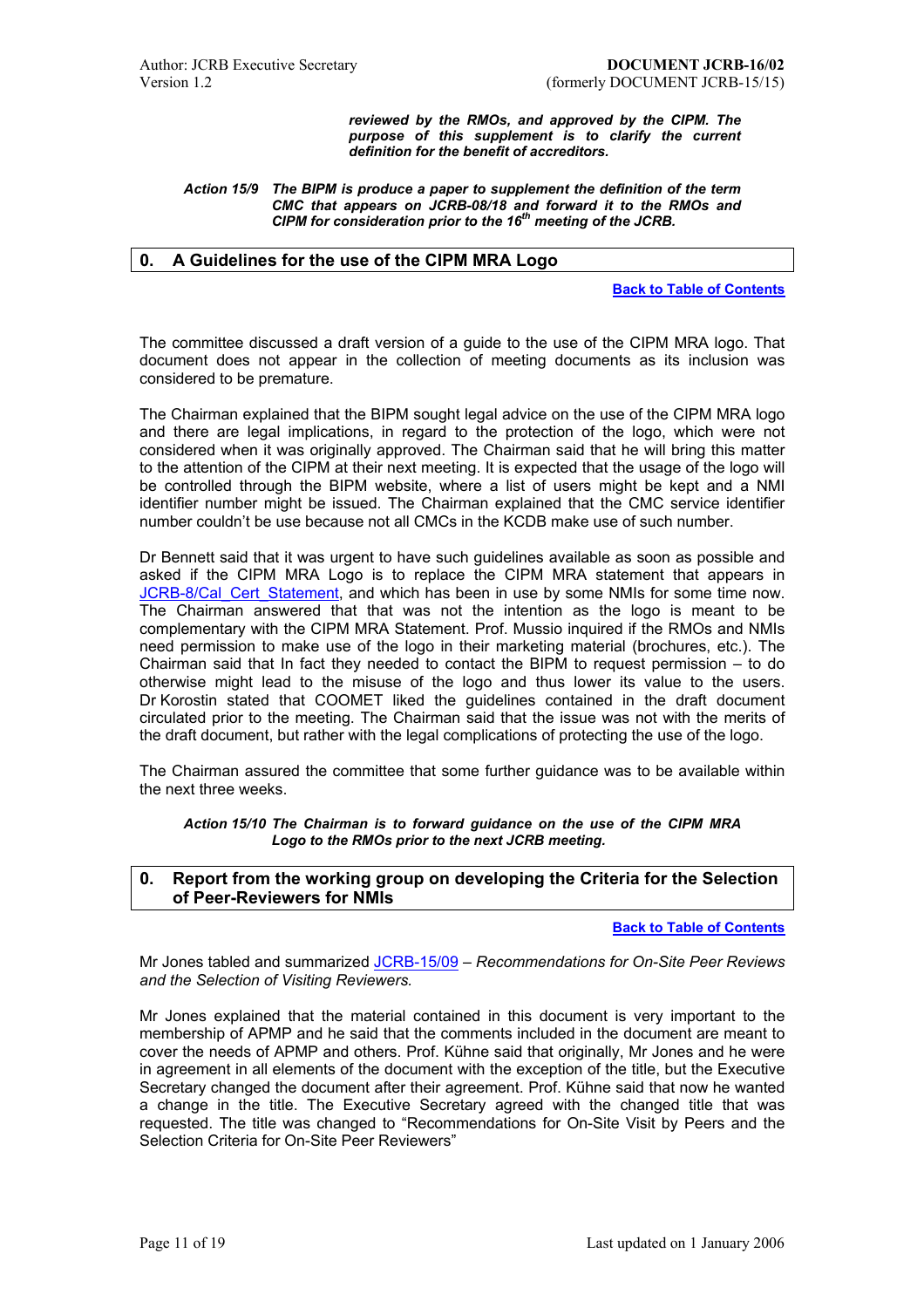Prof. Kühne asked for a change in section 2.3 – Notification procedures and settlement of disputes. In response to Prof. Kühne's request, Mr Jones said that in his opinion, the committee should give reviewers guidance on the elements that they should look for during reviews. The Chairman said that in his opinion items 2 and 3 should be included in the document. Prof. Kühne said that EUROMET does not wish for item 2 to be prescriptive as per APMPís suggestions. Dr Kaarls said that reviewers can inspect both quality of technical competence of the program assessed, but only technical matters should come to the attention of the Consultative Committees and thus, in his opinion, item 2 is applicable. Prof. Kühne asserted that it makes no sense to limit the scope of the peer reviews. Dr Ediriweera said that the suggestions proposed by APMP in item 2 are meant to be a minimal list that should be considered by reviewers and not intended as a limiting list. The Chairman said that the list should be viewed as a recommendation and in that scope, it might prove useful. If further information or guidance is needed, then the Consultative Committees can be approached. Dr McLaren said that he supports the comments made by Dr Kaarls; in the CCQM they have been receiving many CMCs that are not supported by comparisons and there, technical peer review reports are most useful. The Chairman insisted that it was appropriate to include the list provided by APMP as a suggestion.

Dr Bennett said that the paper presented by Mr Jones is clear about the scope of quality and technical reviews but it might not apply to the EUROMET as EUROMET follows a different methodology for the review of quality and technical competence in their laboratories. Prof. Kühne asked the committee why the recommendation needed to be as prescriptive as APMP suggested. Dr Kaarls suggested that the use of such a list might be warranted as the Consultative Committees might have a need for further guidance. He reminded the JCRB that at the Consultative Committee level there was a need to convince all RMOs of the merits of any procedure and thus item 2, as suggested by APMP, is germane. Prof. Kühne insisted that the committee was considering requirements that are not needed; he asked if perhaps the language could be changed from 'requirements' to 'quidelines' (as a compromise), but he said that in his opinion requirements are being disguised as guidelines. Dr McLaren said that it is useful to have a minimal set of guidelines to make sure that all areas of metrology are operating under the same scope.

Prof. Bily agreed with Prof. Kühne and said that if reviewers follow ISO 17011 the scope of the review is up to the assessors. They can determine the balance between competence and capability – although in his opinion, the assessors should check for both. Prof. Bily went on to say that the standard ISO 10019 applies to consultants. Dr Bennett said the EUROMET Technical Committees do not feel the need for these minimal guidelines and thus they do not want to be bounded by them. The Chairman then asked Dr Bennett what is to be done in the case that the assessor does not collect the minimal information deemed as essential during the assessment. Dr Bennett understood the Chairmanís point but asserted that guideline lists become *de facto* mandates to assessors and EUROMET does not wish to be limited by them. Dr Kaarls insisted that the suggestions proposed by APMP in item 2 made much sense and Mr Jones insisted that the purpose of APMP at proposing this minimal list of guidelines was not to be dictate requirements but rather to make sure that the reviews meet the needs of the users of the CIPM MRA. Mr Jones went on to say that guidelines help build confidence of outsiders on the comprehensiveness of the CIPM MRA process.

Prof. Bily said that item 2.2.1, as written, appears to be mandating peer reviews, and suggested that perhaps it should read "in all applicable cases" or "may rely on". Dr McLaren agreed and said that there are many cases where a peer review is not needed. The Chairman reminded the committee that the aim was to provide some helpful advice. Prof. Kühne suggested that the committee adopted the old wording of section 2.2.1. The Chairman reminded that at this point the committee was considering whether or not to add item 2.2.2 to the original document. Mr Jones insisted that item 2 should be added as a typical list of topics to be considered by an assessment team. Dr Ediriweera said that the list should be added as a new section to the document. Prof. Kühne disagreed; he said that if it must appear at all, it should be contained in section 2.2.2 to avoid giving it undue importance.

The Chairman concluded the discussion by tasking Prof. Kühne, Mr Jones and the Executive Secretary with drafting a new version of the document which strikes a compromise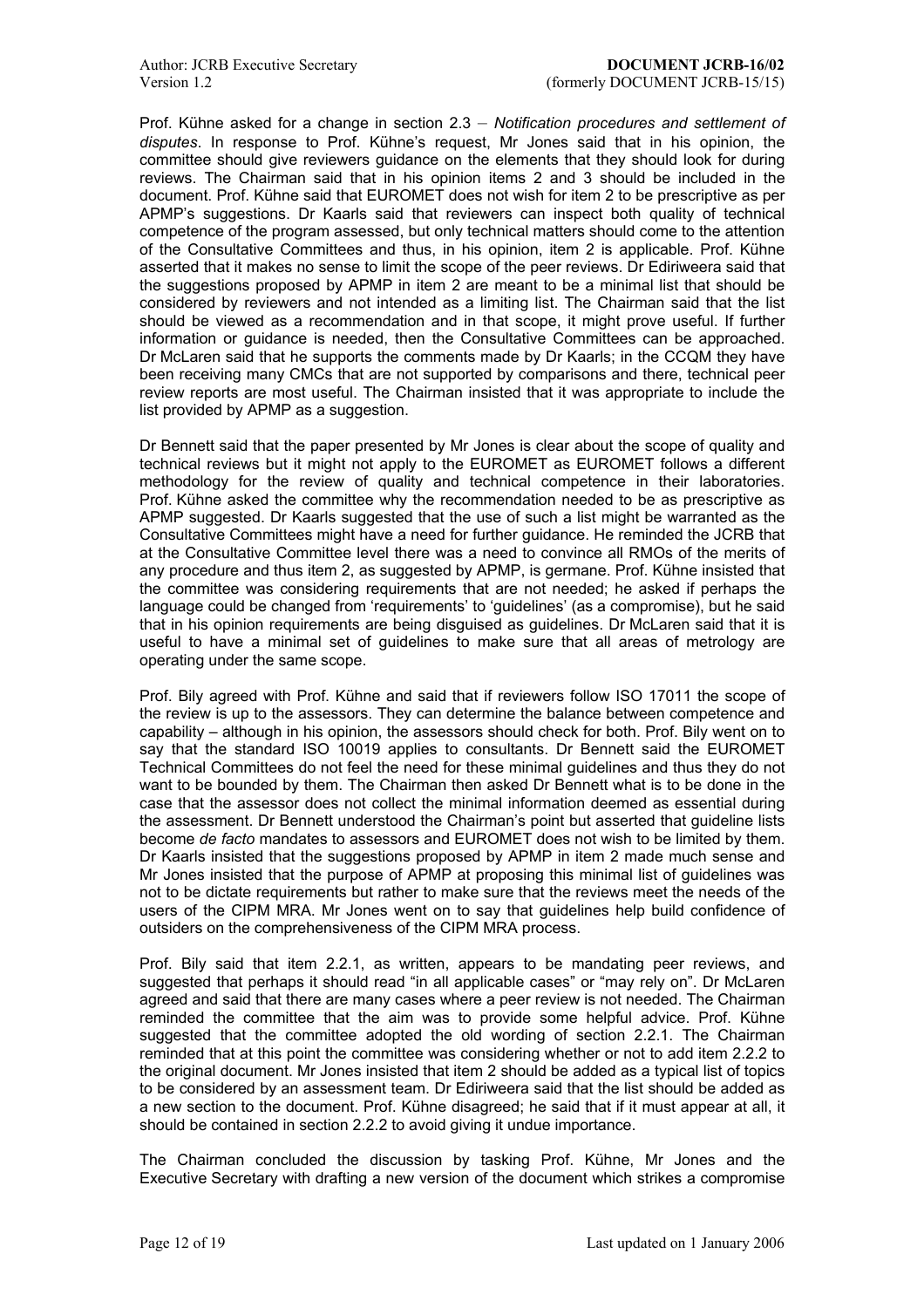<span id="page-12-0"></span>between the positions of APMP and EUROMET. Prof. Mussio said that care should be taken in making sure that the new document references the correct JCRB documents. The Chairman said the new document should be sent to all for review in preparation for final approval during the next meeting.

*Action 15/11 The Prof. K¸hne, Mr Jones and the Executive Secretary are to draft a new version of JCRB-15/09 which strikes a compromise between the positions of APMP and EUROMET. The document should properly reference existing JCRB documents and be sent to the committee for review prior to the next meeting.*

# **0. Discussion on providing recommendations to the CCs for establishing relationships between CMC and Key Comparison results (i.e., how far the light shines criteria)**

### **Back to Table of Contents**

The Executive Secretary inquired if the committee should provide recommendations to the Consultative Committees for establishing relationships between CMCs and Key Comparison results (i.e., how far the light shines criteria). Dr McLaren said that th[e CCQM is already doing](#page-0-0) this and Dr Korostin said that the CCRI is also performing this task. Dr Kaarls asserted that this task is very complex in the areas considered by the CCQM. Dr Anderson said that it would be a good idea for the JCRB to remind the Consultative Committees that they should consider the need to support CMCs when devising the scope of new Key Comparisons. Dr Ono spoke on this subject with the help of a PowerPoint presentation: JCRB-15/10.APMP.

Mr Jones was of the opinion that the JCRB should establish quidelines for this  $-$  he said that the JCRB should tell the Consultative Committees that there are problems with CMCs that are not supported by the results of Key Comparisons and ask them to addre[ss this deficiency wit](https://www.bipm.org/cc/JCRB/Restricted/15/15.10.APMP.Ono_Relation_between_CMC_&_KCs.ppt)h future Key Comparisons. The Chairman agreed and said that the JCRB should stress to the Consultative Committees to consider the need for support of CMCs in the design of future Key Comparisons. The Chairman said that he would write a letter to the Consultative Committees Presidents asking them to address this problem. Dr Sacconi reminded the committee that under no circumstances, would all the CMCs ever be supported by the results of Key Comparisons, however the Quality Systems are designed to fill this gap.

#### *Action 15/12 The Chairman is to send a letter to the Consultative Committees Presidents asking them to stress the need to support CMCs when devising the scope of new Key Comparisons.*

### **0. Recommendations for new criteria for review of CMCs after the end of transition period**

#### **Back to Table of Contents**

Mr Jones tabled and summarized JCRB-15/11.QS-APMP - APMP clarification on QS review *processes.*

Prof. Anderson said that the only recommendation that SIM woul[d support is for RMOs to](#page-0-0) extend invitations to members of [other RMOs](https://www.bipm.org/cc/JCRB/Restricted/15/15.11.QS.QS_Review_APMP_Proposal.1.pdf) to attend their Quality System (QS) review meetings. Mr Jones said that the common format proposed in JCRB-11.QS-APMP for report of findings of QS reviews was not meant to be burdensome but rather to enable members of other RMOs to rapidly review the findings of other RMOs. Dr Sacconi asserted that there was no need for a uniform report format because the RMOs are following different approaches to the review of QS and the concept of a common report format is neither appropriate nor feasible.

Dr Anderson said that if the intent was to build confidence in the QS review process, SIM was willing to share the Terms of Reference of its Quality Forum (SIM document 9) with those in other RMOs and Prof. Kühne said that, likewise, EUROMET is willing to share its Guide 1 (Terms of Reference of its Technical Committee: Quality). Mr Jones said that the intention of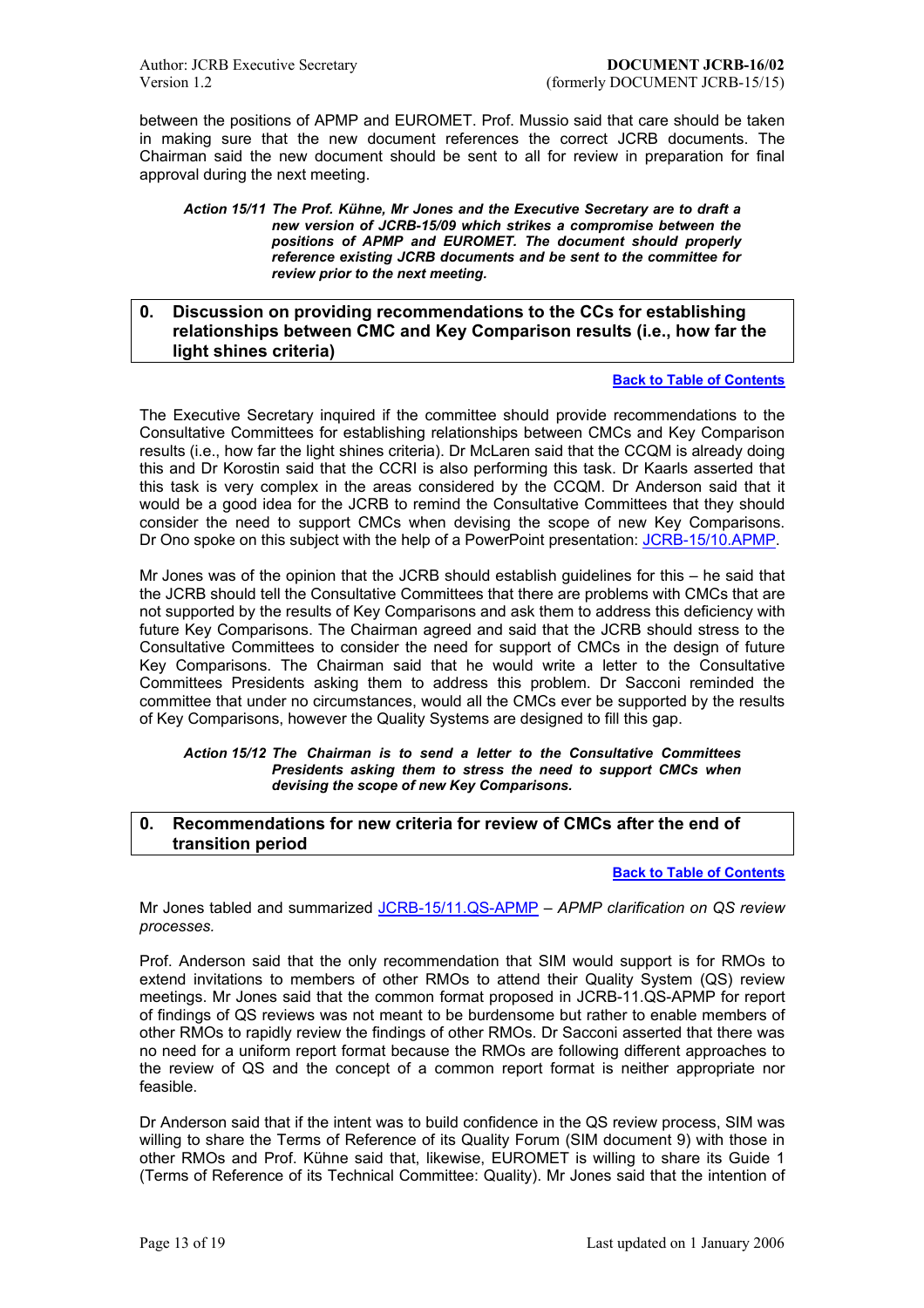APMP was not to force all RMOs to do the same but rather to learn how other RMOs are performing the QS review process.

The Chairman summarized by saying that the RMOs have agreed to have guests attending their QS review meetings and share the Terms of Reference of the QS review committees. Dr Bennett suggested that each RMO makes a small presentation during the next JCRB meeting describing the QS review process in their region. Dr Kaarls said that such presentations should cover most aspects of the QS review process, perhaps only leaving out the highly technical aspects of their programs. Mr Jones said that in the APMP approach, the QS review covers the highly technical aspects of the programs, and reasserted that APMP just would like to have a better understanding of how the QS review process is conducted in other regions. He went on to say that the invitations to attend the QS meetings of other RMOs should be sent to the Technical Committee Chairs of other RMOs as well as the heads of the RMOs.

#### *Recommendation 15/ 6 RMOs are to invite Chairs of Technical Committees from other RMOs, as well as the heads of those RMOs, to the meetings of their Quality System review groups. The Chairman and Executive Secretary should also be notified of upcoming meetings.*

#### *Action 15/13 The RMOs are to make a small presentation during the next JCRB meeting describing the QS review process in their region.*

Dr Ono tabled and summarized JCRB-15/11.CMC - Proposed Criteria for Acceptance of Data *for Appendix C after the Transition Period.* He went on to speak on this subject with the help of a PowerPoint presentation: JCRB-15/11.CMC.2.

Dr Korostin liked the proposal [of Dr Ono because](https://www.bipm.org/cc/JCRB/Restricted/15/15.11.CMC_Criteria_APMP_Proposal.1.pdf) it is similar in scope to what COOMET is requiring from NMIs submitting new CMCs. He went on to say that COOMET is in favour of a second transition period  $-$  o[ne where after the](https://www.bipm.org/cc/JCRB/Restricted/15/15.11.CMC.2.Ono_Proposed_criteria_for_CMC.ppt) second round of Key Comparisons, NMIs submitting new CMCs might be subjected to more stringent requirements. Prof. Mussio objected by saying that this subject had been thoroughly reviewed during the last two JCRB meetings. He went on to say that there are areas where it is clear that Key Comparisons might never be possible (e.g., Chemistry) and he thought that such stringent requirements as those proposed in Dr Onoís presentation might adversely affect small NMIs for whom the cost of participation in Key Comparisons is a real burden. Mr Jones acknowledged that agreement had already been achieved during the last JCRB meeting at Minsk, Belarus. Dr Korostin concurred with Mr Jones and Prof. Kühne joined with others in saying that the criteria for CMC acceptance had been agreed upon during the last JCRB meeting. He reminded that the committee had concluded that the *strict-criteria* [JCRB-14/06(2b)] would hinder progress of the CIPM MRA and that is why the *flexible-criteria* [JCRB-14/06(2a)] was accepted. Prof. Kühne added that there should be a moratorium on items to be reconsidered by the  $JCRB - of at least a few meetings - as otherwise the committee is always reconsidering$ items recently agreed upon thus yielding no progr[ess.](https://www.bipm.org/cc/JCRB/Restricted/14/14_06%282b%29_strict_Criteria_for_acceptance_of_data_for_Appendix_C.doc) 

Dr Kaarls said that now that the transition period had [ended, CMCs re](https://www.bipm.org/cc/JCRB/Restricted/14/14_06%282a%29_flexible_Criteria_for_acceptance_of_data_for_Appendix_C.pdf)views are much tougher, even if there are many CMCs that remain unsupported by Key Comparisons. However it is widely accepted that we cannot have the results of Key Comparisons supporting every CMC entry. Dr Kaarls went on to say that new CMCs might require a supplementary comparison if a Key Comparison already concluded; it is clear that bilateral comparisons might also help those seeking to enter new CMCs into the KCDB. Finally, he said that the results of pilot studies should not be considered when assessing the validity of claims made by new CMCs.

The Chairman said that the text of the CIPM MRA supports the position of Dr Ono, but he explained that the JCRB had reviewed this point on numerous occasions and found it impractical to implement the letter of the CIPM MRA on this particular item. Dr Usuda said that the Technical Chairs of APMP fear that the text of the *flexible-criteria* [JCRB-14/06(2a)**]** might lead some to think that Key Comparisons are no longer required  $-$  he hoped that the JCRB could emphasize that the results of Key Comparisons remain the preferred way to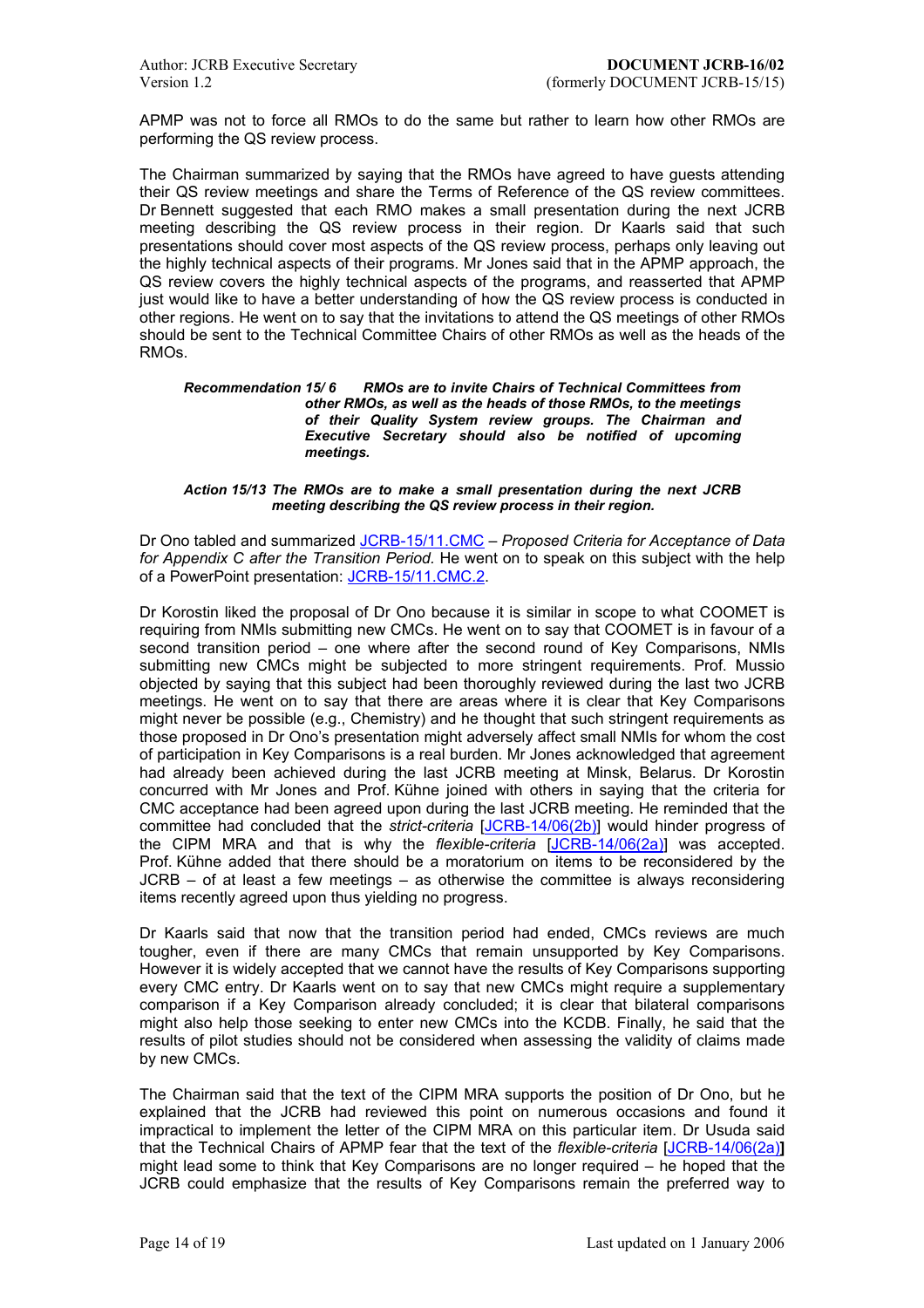<span id="page-14-0"></span>support claims made by CMCs. The Chairman reminded the committee that the CIPM expects participation in Key Comparisons when they become available. Dr Anderson pointed out that this requirement of the CIPM might not be practical due to the large number of laboratories that might be able to participate in a given Key Comparison. As an example, Dr Anderson reminded the committee that the CCEM does limit the number of participants of each Key Comparison in the interest of expedience. Dr Kaarls said that the CIPM has gone along with such restrictions on CC Key Comparisons assuming that there will be RMO Key Comparisons that will fill the gaps. Dr Anderson said that for SIM to make such a commitment to RMO Key Comparisons, which link with every CC KC to every CMC of the region, would represent a financial burden that might not be sustainable. The Chairman reminded the committee that there is no evidence that any region is loosing interest in participating in Key Comparisons and most NMIs continue to support them based on the benefits that they derive for these technical exercises.

Dr Ono insisted in that the JCRB should make a statement emphasising the value of Key Comparisons. Dr Usuda clarified that APMP does prefer the *flexible-criteria* as expressed in JCRB-14/06(2a) but they are just afraid that over time the participation in Key Comparisons might become less popular. Dr McLaren said that there is a misinterpretation in regards to the participation in Key Comparisons  $-$  he reminded the committee that participation in Key Comparisons is mandatory. Dr McLaren went on to suggest that perhaps JCRB-14/06(2a) should be recast in the form of a prioritized list. He asserted that the CCQM is extremely strict on the enforcement of participation in Key Comparisons. Dr Bennett said that perhaps there is a need for a networking tool to enable latecomers to gain access to the benefits of an already concluded Key Comparison. Dr Thomas said that the KCDB already provides that benefit but that it is essential that the supplementary comparisons be reported to the KCDB Office *a priori*.

The Chairman concluded the discussion by saying that the JCRB endorses the *flexible-criteria* as expressed in JCRB-14/06(2a) and encouraged the RMO representatives to inform their Technical Chairs of this decision. He added that the JRCB would also like to remind all NMIs and DIs that participation in Key Comparisons is obligatory when available  $$ to choose not to participate in a Key Comparisons will result in adverse action against the laboratory choosing not to participate. The Chairman went on to say that the JCRB also request that all Key Comparisons (CC and RMO) be notified to the KCDB Office in a timely fashion. Dr Bennett said that he still sees a need for a networking tool available to those laboratories in need of supporting evidence for their CMCs when no KC is planned for the immediate future. The Chairman said that the CC Technical Working Groups are the place to vent those issues.

*Recommendation 15/ 7 The JCRB endorses the flexible-criteria as expressed in JCRB-14/06(2a) and encourages the RMO representatives to inform their Technical Chairs of this decision. The JRCB goes on to remind all that participation in Key Comparisons is obligatory when available - to choose to not participate in a Key Comparisons will result in adverse action against the laboratory choosing not to participate. The JCRB requests that all Key Comparisons (CC and RMO) be notified to the KCDB Office in a timely fashion.* 

# **0. Activities aimed at NMIs in the developing countries**

**Back to Table of Contents**

The Chairman tabled and summarized documents: (a) JCRB-12.1.1 ñ *Report on the 5th meeting of the Joint Committee on coordination of technical assistance to Developing Countries in Metrology, Accreditation and Standardization (JCDCMAS)*[, and \(b\) JCRB-12.1.2](#page-0-0)  $-$  JCDCMAS: Background paper.

At the end of the Chairman's presentation, Prof. Kühne re[minded the co](https://www.bipm.org/cc/JCRB/Restricted/15/15.12.1.1.JCDCMAS_Minutes_20050311.1.pdf)mmittee that PTB has been conducting work on behalf of developing countries for many years [through its](https://www.bipm.org/cc/JCRB/Restricted/15/15.12.1.2.JCDCMAS_Background_Paper_2005.pdf) Department of Technical Cooperation. The Chairman agreed that the efforts of PTB have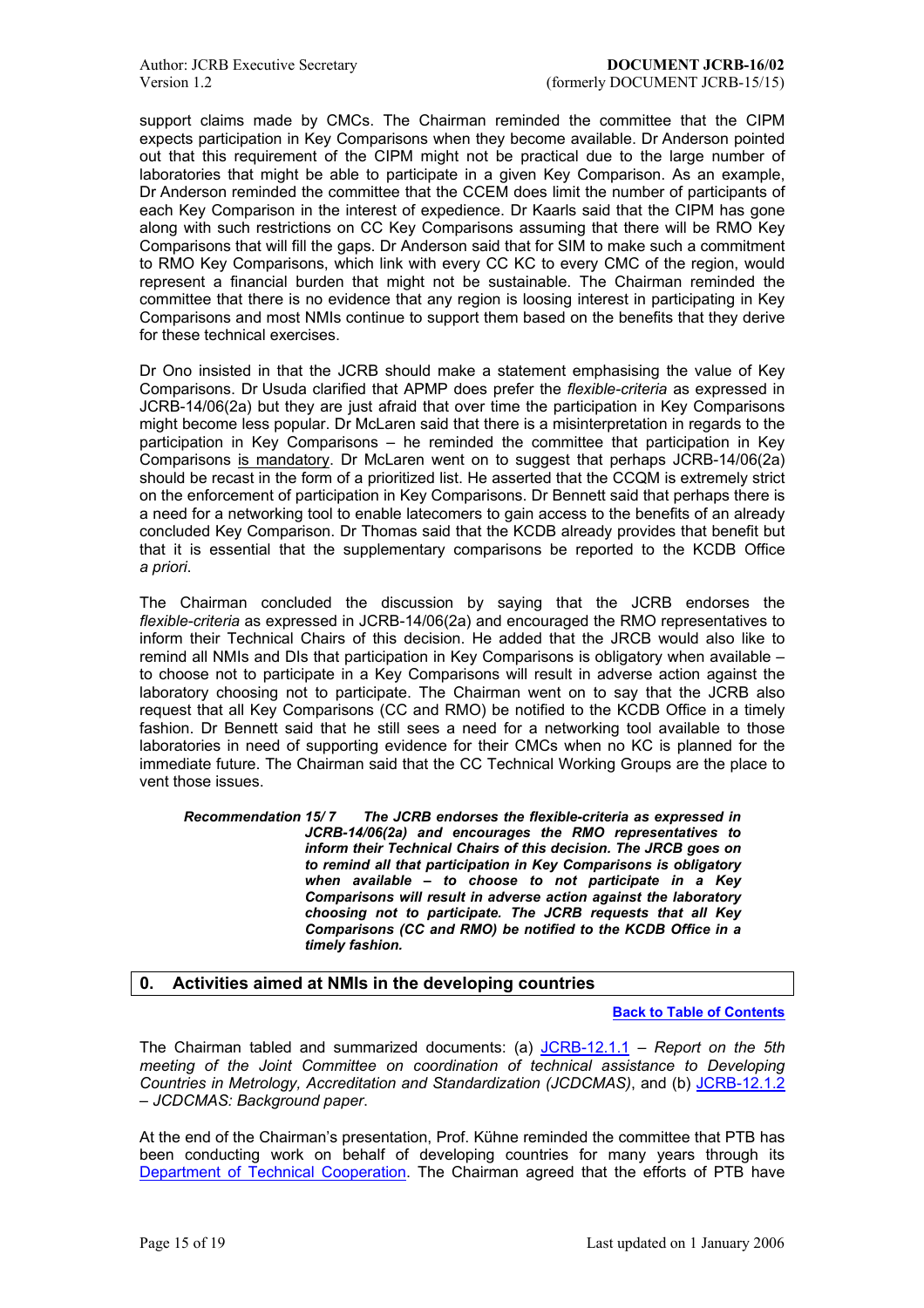<span id="page-15-0"></span>been most helpful towards the advancement of metrology in developing countries. Dr Zhagora thanked PTB  $-$  through Prof. Kühne  $-$  for all the support that they have invested in COOMET over the years.

Dr Musarurwa asked the Chairman what the BIPM is doing on behalf of developing countries. Dr Musarurwa pointed out that SADCMET only has three members who are signatories of the CIPM MRA and from those, only South Africa is active. Dr Musarurwa went on to challenge the committee to come up with ways in which to encourage inactive members to participate in the CIPM MRA process. The Chairman explained that the BIPM is not explicitly funded by the Member States and the Associates of the CGPM to aid the advancement of metrology in the developing world; however, he said that the BIPM took the issue seriously. The Chairman went on to say that the BIPM has to strike a balance between helping those in deed and getting in the way of the national program of Member States who are already trying to help. The chairman said that he welcomes the discussion and thanked Dr Musarurwa for bringing it to the attention of the committee.

Ms Lalla-Rodrigues also thanked PTB for their assistance. She went on to say that the SIM General Assembly might offer an opportunity for training of metrology staff in developing countries. She added that most developing countries in SIM have problems with ISO because ISO only engages their member states leaving behind those countries that are not members. According to her, the major obstacle to ISO membership is lack of funding available to pay the ISO dues. This is becoming a critical issue due to the fact that conformity assessment is restricting trade and ISO standards are rapidly becoming the *de facto* World Law for trade. She asked what is to be the future of those countries that are too poor to afford membership in ISO. Prof. Bily said that conformity assessment is essential to global trade and agreed that the ISO standards are becoming the de facto worldwide law for trade.

# **0. The CIPM/ILAC Joint Statement**

**Back to Table of Contents**

The Chairman tabled and summarized JCRB-13 - CIPM-ILAC Joint Statement: A Joint *Statement by the CIPM and the ILAC on the Roles and Responsibilities of National Metrology Institutes and National Accreditation Bodies.* 

This item was an information point during [the meetin](https://www.bipm.org/cc/JCRB/Restricted/15/15.12.CIPM-ILAC_Joint_Statement.pdf)g which did not generate discussion.

# **0. Progress on JCTLM**

**Back to Table of Contents**

Dr Robert Wielgosz appeared before the committee to table and summarize  $JCRB-14$  – *JCTLM Report.* 

# **0. Other JCRB business**

**Back to Table [of Conten](https://www.bipm.org/cc/JCRB/Restricted/15/15.14.JCTLM.1.pdf)ts**

### **0.1. The new CIPM MRA website and the future use of the JCRB website**

**[Back to Table](#page-0-0) of Contents**

The Executive Secretary reminded the committee of the availability of a new CIPM MRA website within the BIPM web domain. He informed the committee that this will be the web location where the most comprehensive and up-to-date information [about the CIPM MRA will](#page-0-0)  be contained.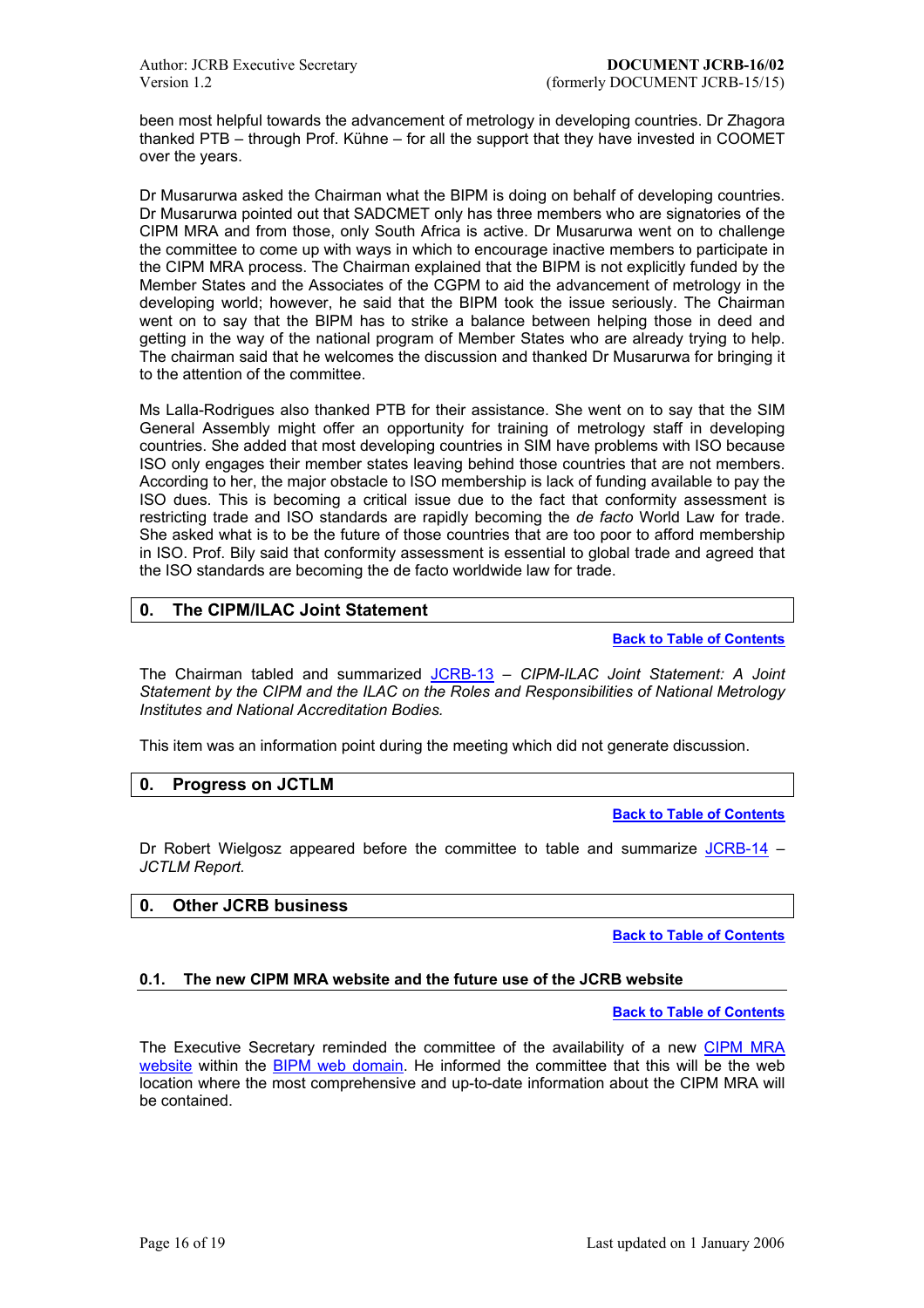### <span id="page-16-0"></span>**2.0. Topics for the next JCRB**

**Back to Table of Contents**

The committee expressed a desire to discuss, among other things, the following items in the next meeting:

- Presentations by the RMOs on the evaluation of Quality System in their regions.
- A report from the Chair on how the suggestions about how the light shines were welcomed by the Consultative Committees and what measures they have suggested to address the relationship between future Key Comparisons and the need for supporting evidence of CMCs.
- The need for a consolidation of the JCRB operational rules on a series of CIPM MRA Guides, the first of which will be on all items related to CMCs.
- A discussion on the use of ISO Guide 34 to support CMCs in areas other than Chemical metrology  $-$  how it should be approached by the other Consultative Committees and suggestions for a time table for its implementation.

The agenda for the next meeting will be adjusted by the Executive Secretary per the wishes of any of the committee members.

### **0.1. Update on the proposals for Materials Metrology**

**Back to Table of Contents**

Dr Bennett, Chair of the CIPM Working Group on Metrology on Materials, spoke about the challenges faced in this area (see DIRECTORS/05-PRES5f for more details).

At the end of Dr Bennettís presentation, Dr Kaarls asked Dr Benne[tt if he was aware of any](#page-0-0)  CMCs that could be considered as belonging in this metrology area. Dr Kaarls added that until such time when there is a cl[ear demand for interventio](https://www.bipm.org/cc/DIRECTORS/Restricted/Meeting_2005/PRESBENNETTMATERIALS.pdf)n from the JCRB, nothing should be done. Prof. Kühne asked if perhaps it was not better for these interdisciplinary CMCs to be addressed within the current Consultative Committee structure or if there is a need for the creation of a new Consultative Committee to deal with them. The Chairman said that the feedback that he has received suggests that the Consultative Committees are trying to address these problems as they appear but the real challenge for the entire metrology infrastructure within the CIPM is that they do not yet know the scope of the problem. Prof. Bily said that there is a problem because material properties involve multi-physical metrology sometimes with components done within another Consultative Committee while there are others which are even more problematic as the metrology community doesn't even know how to make the measurements required. He asserted that the main challenge of material property metrology resides in its multi-component nature. Dr Sacconi suggested that the CIPM should consider the formation of a new Consultative Committee which will consider all those metrology problems not considered by the current Consultative Committees  $-$  a Consultative Committee for multi-component metrology.

#### *Pending 15/ 2 Decision on what the response of the CIPM MRA should be to problems in the area of Material Metrology.*

### **0.1. Discussion on the frequency of JCRB meetings**

**Back to Table of Contents**

The Chairman said that the frequency of JCRB meetings should be an item reconsidered at each meeting and adjusted accordingly to the need present at that time. EUROMET supported the proposal of COOMET for a lower frequency of meeti[ng but was in agreement](#page-0-0)  with holding the next meeting as proposed in the spring of 2006.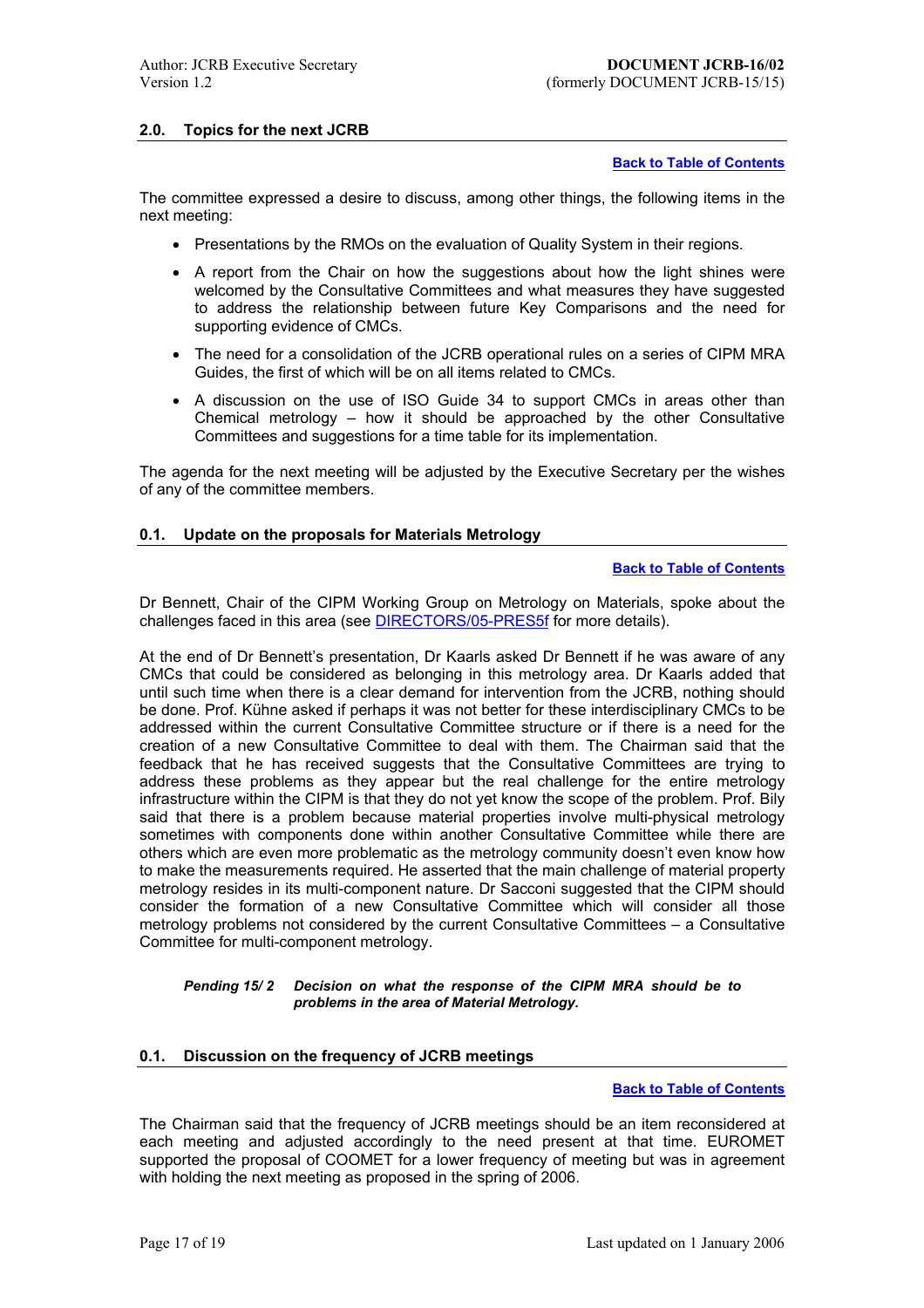# <span id="page-17-0"></span>**0. Date and place of next meeting**

#### **Back to Table of Contents**

The next meeting was scheduled for April 20-21, 2006 in Berlin, Germany. It will be followed by laboratory visits to the **PTB Berlin-Charlottenburg** facilities.

### **0. Close of meeting**

### **Back to Table of Contents**

The meeting was drawn to a close by the Chairman who thanked all for the attendance and contributions.

# **0. Summary of action items**

### **Back to Table of Contents**

- Action 15/1 The Executive Secretary is to correct the minutes of the JCRB 14 to reflect the correct number of the document in Action 14/6 to be J[CRB-14/06\(3\) and repost](#page-0-0) them in all appropriate sections of the JCRB website.
- Action 15/2 The Executive Secretary is to introduce a note onto the minutes of the JCRB 14 to reflect the fact that the end of the CIPM MRA transition period for chemical metrology is December 31, 2005.
- Action 15/3 The Executive Secretary is to change the CIPM MRA logo which appears in the minutes of the JCRB 14 by the correct one.
- Action 15/4 The Executive Secretary is to update the JCRB mailing list to reflect changes in APMPís representation and is to maintain Dr Usuda in the mailing list.
- Action 15/5 All RMO Representative are to assure that letters of designation are received by the Director of the BIPM for Designated Laboratories in their region.
- Action 15/6 Dr Korostin is to send updated list of COOMET TC chairs to the Executive Secretary.
- Action 15/7 The Chairman is to draft a paper on the pros and cons associated with the use of regional databases to aid local efforts and how their existence might lower the confidence of regulators on the CIPM MRA.
- Action 15/8 The RMO JCRB Representatives are to work with the JCRB Executive Secretary to assure that the most up to date information is available on all the Technical Chairs of Working Groups in the regions.
- Action 15/9 The BIPM is produce a paper to supplement the definition of the term CMC that appears on JCRB-08/18 and forward it to the RMOs and CIPM for consideration prior to the  $16<sup>th</sup>$  meeting of the JCRB.
- Action 15/10 The Chairman is to forward guidance on the use of the CIPM MRA Logo to the RMOs prior to the next JCRB meeting.
- Action 15/11 The Prof. Kühne, Mr Jones and the Executive Secretary are to draft a new version of JCRB-15/09 which strikes a compromise between the positions of APMP and EUROMET. The document should properly reference existing JCRB documents and be sent to the committee for review prior to the next meeting.
- Action 15/12 The Chairman is to send a letter to the Consultative Committees Presidents asking them to stress the need to support CMCs when devising the scope of new Key Comparisons.
- Action 15/13 The RMOs are to make a small presentation during the next JCRB meeting describing the QS review process in their region.